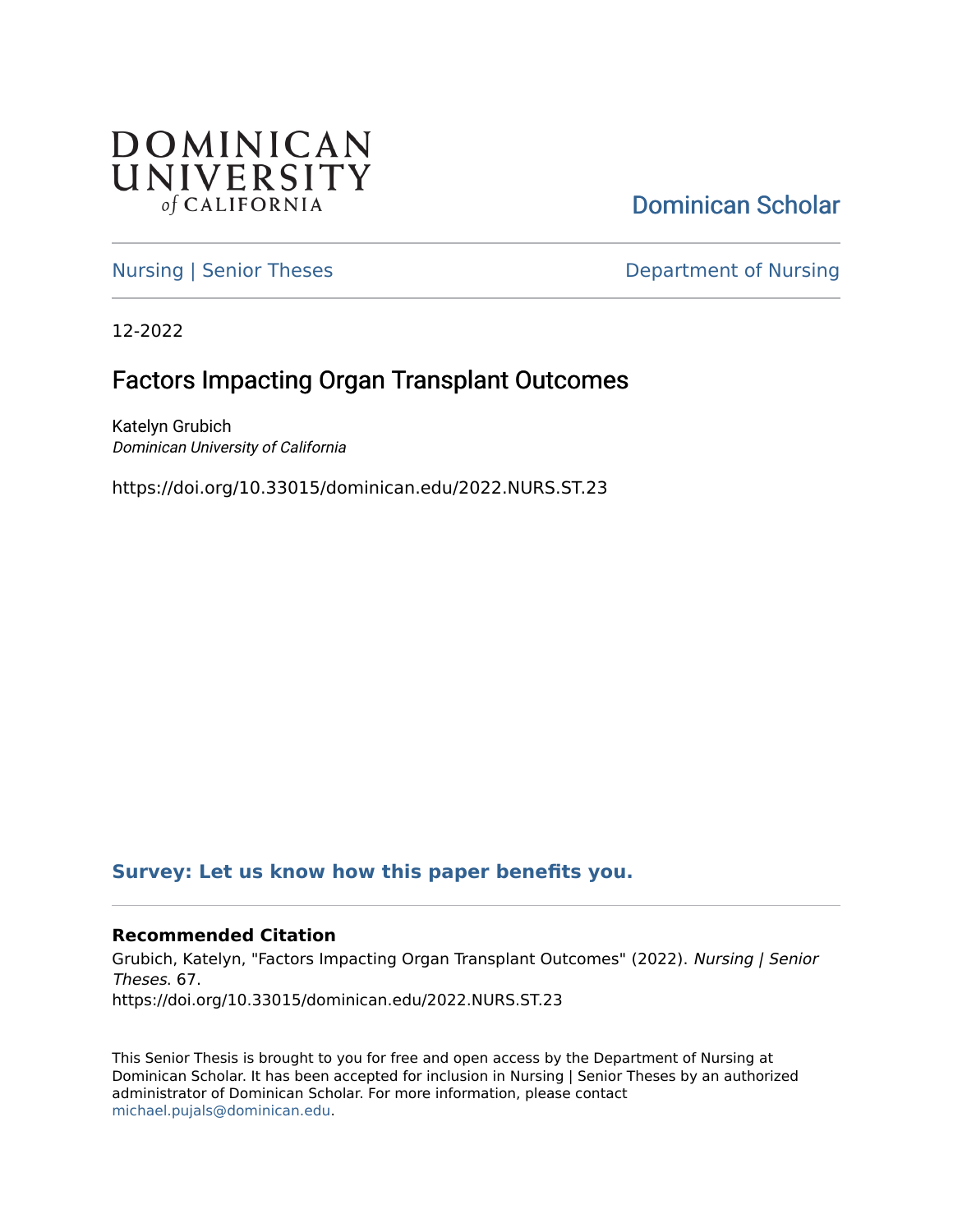# **Factors Impacting Organ Transplant Outcomes**

Katelyn Grubich

Nursing Department, Dominican University of California

NURS 4500: Nursing Research and Senior Thesis

Dr. Patricia Harris

May 12, 2022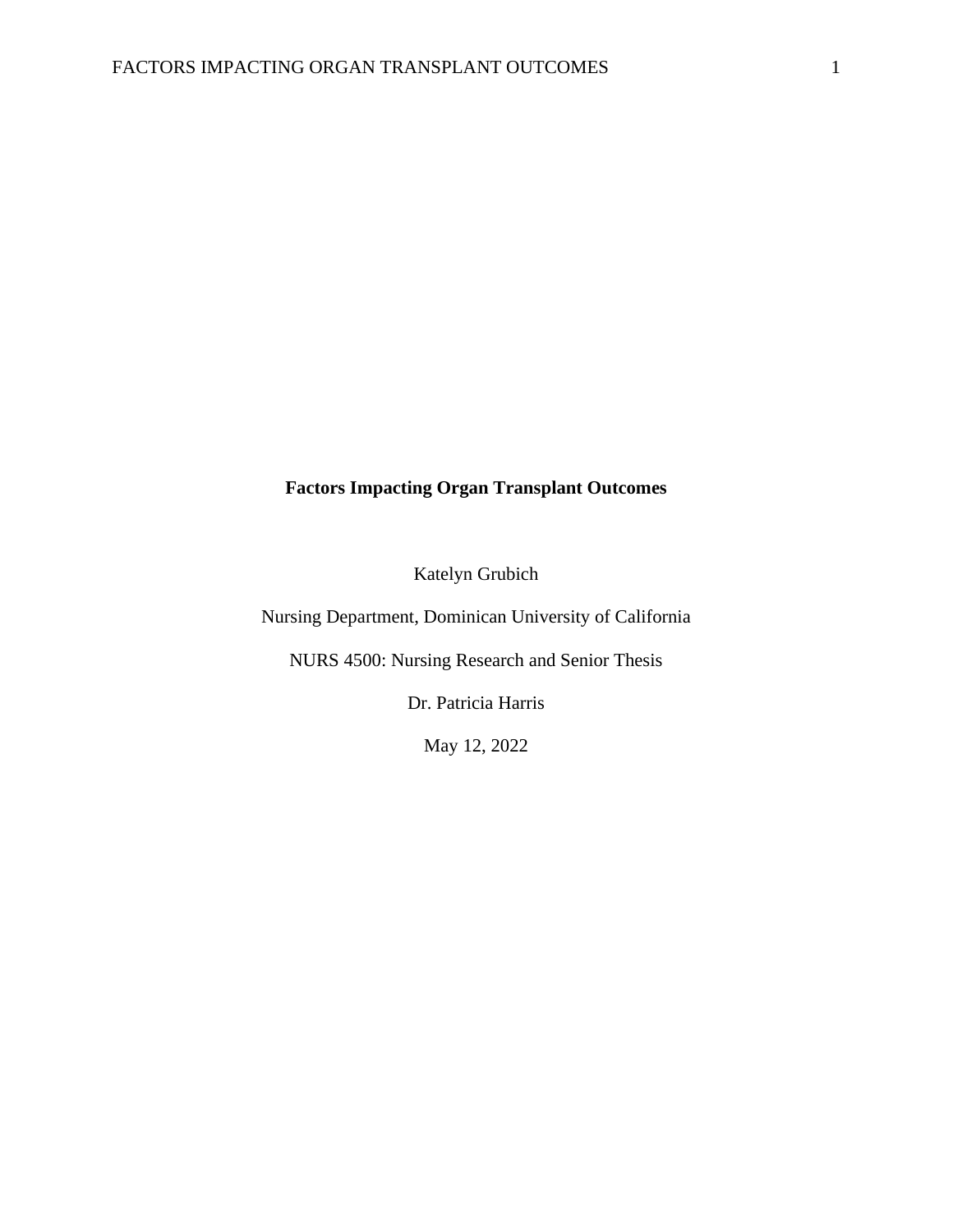#### **Abstract**

Organ transplants are crucial to the survival of those on the receiving end. With medicine advancing, so has transplantation. Health care providers are becoming more aware of the strategies necessary to prolong the transplanted organ and how to obtain better outcomes. Heart, lungs, kidney, liver, pancreas, and some where more than one organ are involved, are the types of organ transplants performed.

Providing patients information will allow them to be a part of their treatment and can help to ease their anxiety knowing what is being performed and what can be expected. Health care providers must ensure that patients and their families are knowledgeable about the procedure, care in the hospital, and how to care for themselves in order to aid in a positive outcome.

Using meta-analysis, randomized control trials, as well as other methods there were factors found to be beneficial as well as harmful toward the outcome of receiving an organ transplant. Depression and anxiety were a factor in the morbidity and mortality of transplants. The use of tobacco after receiving an organ transplant aids in poorer transplant outcomes.

Factors that were beneficial to transplant outcomes included mindfulness-based stress reduction, during this trial it was proven that stress and anxiety in patients was reduced. Video training before transplantation also showed to produce positive outcomes.

Providing patients with more information before an organ transplant can help generate positive outcomes. Making sure all questions are answered fully, as well as giving the patient and family members ways to reduce stress and anxiety should be included in all pre-operative appointments.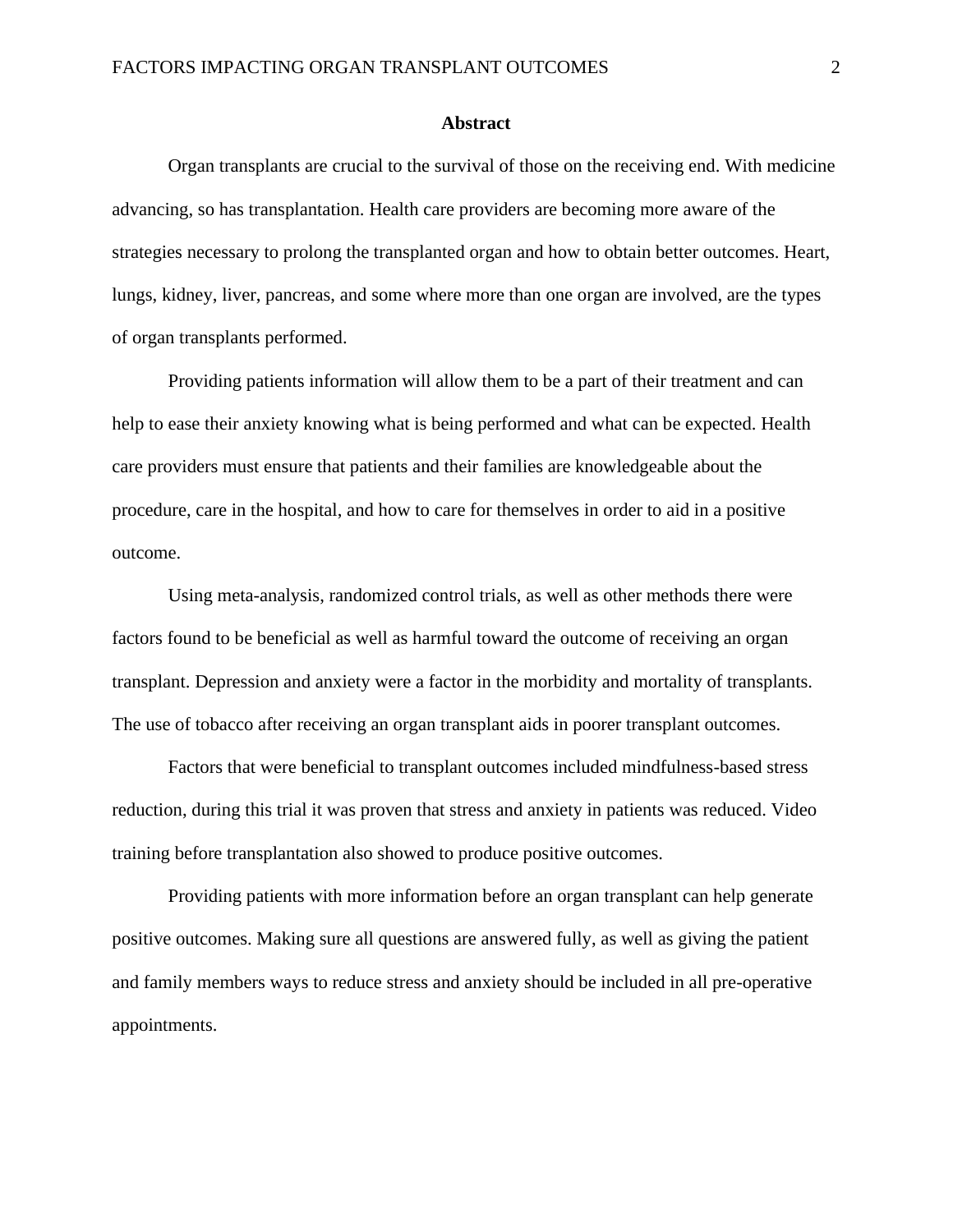# **Table of Contents**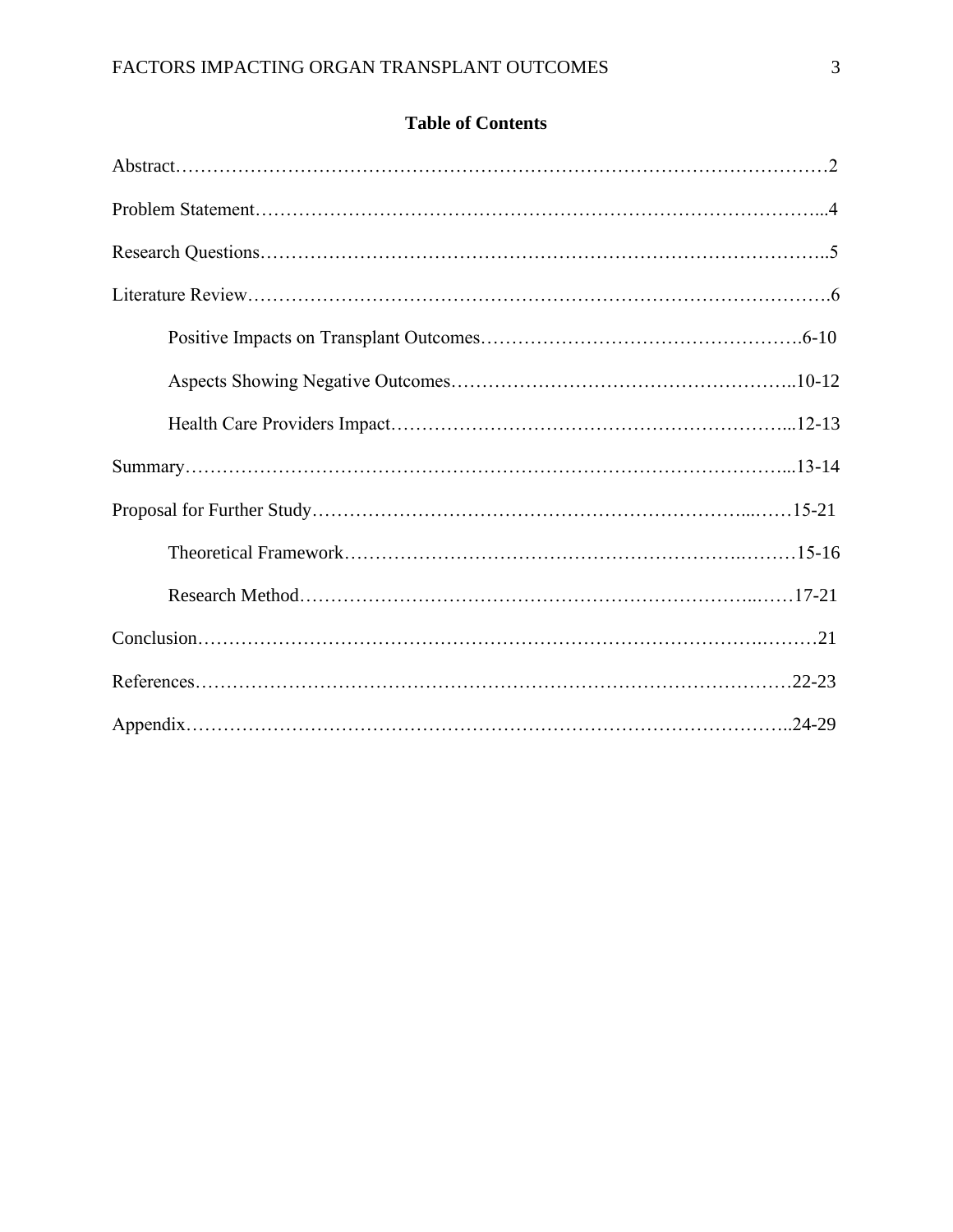#### **Problem Statement**

Organ transplants are crucial to the survival of those receiving the organ or those on the wait list. When organ transplants were first being performed, they would result in a high rate of death and rejection, but now have become "an effective therapeutic intervention in terminal diseases of other organs such as heart, lung, liver, pancreas and intestine, besides tissues and cells" (Silvério, et al. 2015, 556). With medicine advancing, so has transplantation. Health care providers are becoming more aware of the strategies necessary to prolong the lives of the fragile organs within their new bodies. However, there could be more that is done to increase the survival of transplanted organs and patients.

There is a multitude of factors that play a role in the success rates of transplantation. Some of those factors may fall on health care providers, and some may fall on the patients. "It is known that the donation and transplantation of organs and tissues depend on factors related to the physical, technological, and sufficiency of qualified professionals to meet the needs of patients and their families" (Silvério, et al. 2015, 560). Health care providers must be certain that patients and their families are knowledgeable about the procedure, care in the hospital, and how to care for themselves at home in a manner that aids in a positive outcome. "Providing patients with necessary information about pre-operative procedures increases compliance with the treatment and [healthcare practices,](https://www.sciencedirect.com/topics/nursing-and-health-professions/health-care-practice) improves physical and mental well-being, reduces anxiety and stress and accelerates postoperative recovery" (Kapikiran, et al. 2021. paras 2). Giving patients information will allow them to be a part of their treatment and can help to ease their anxiety knowing what is being performed.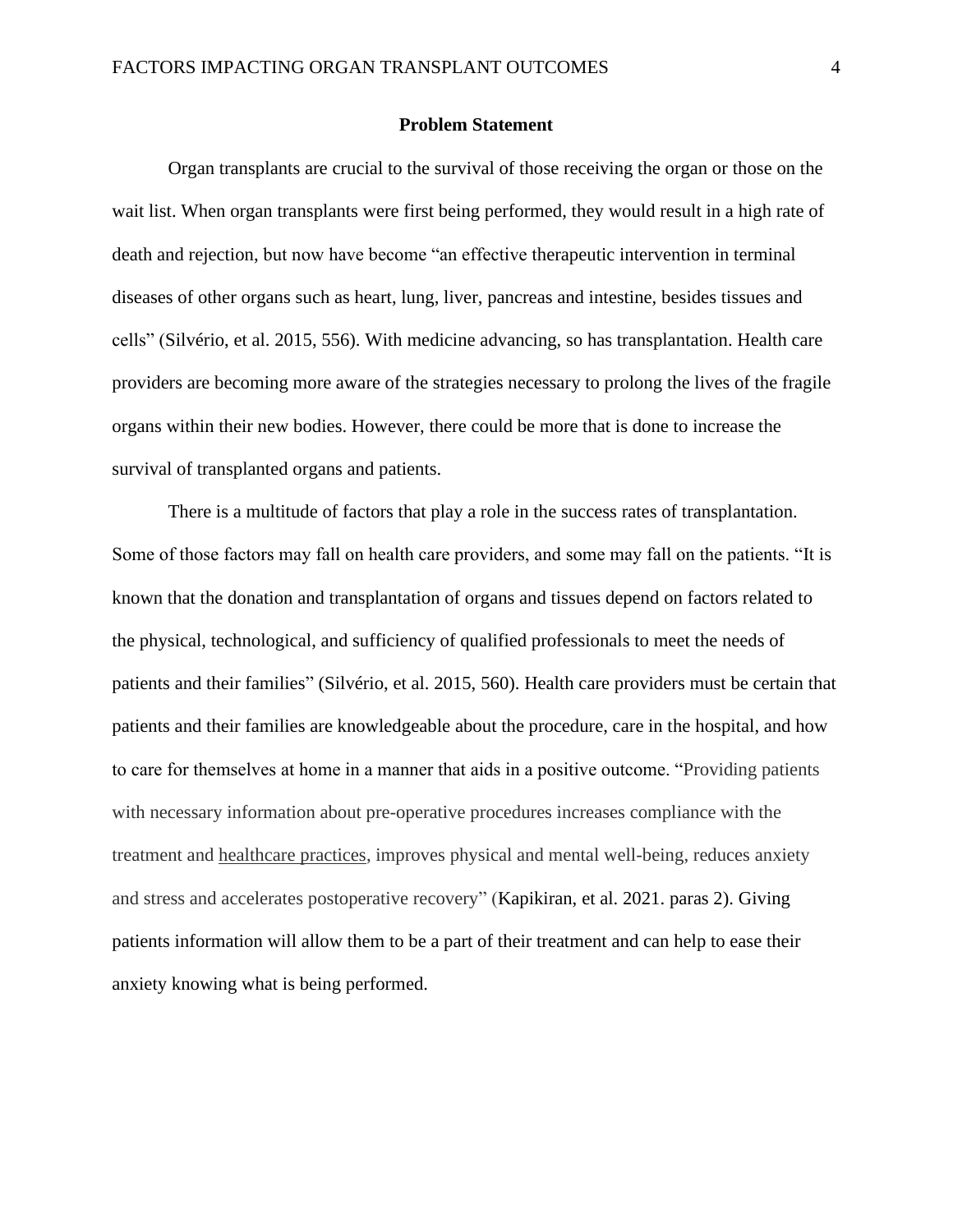# **Research Questions**

Which factors impact transplant efficacy rates for patients, including before, during, and after hospitalization for transplantation?

How can nurses assist during the transition to improve outcomes?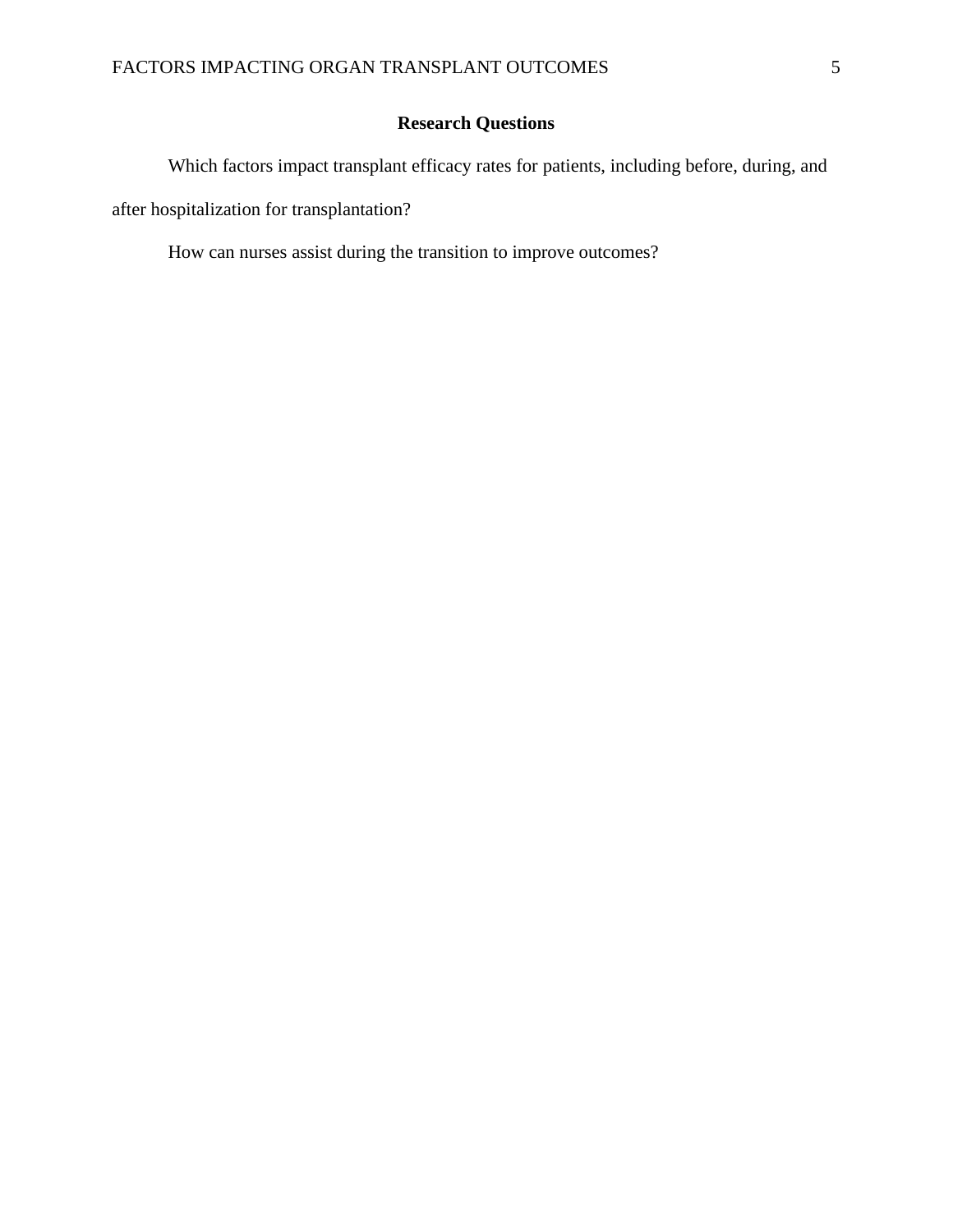#### **Literature Review**

The research questions being reviewed evaluate the factors that lead to the efficacy of organ transplants. In this review the articles will examine various factors that lead to positive or negative outcomes for transplant patients. Also included in this literature review are some ways that health care providers can aid in the transition of receiving an organ transplant. The articles used in this literature review were found within the Dominican Library Databases. Search terms that were used include: transplant, organ, nursing, anxiety, outcomes, and others related. The databases searched for this review were PubMed, PubMed Central, and CINHAL. Using the search terms listed above there was a wide variety of articles and studies done to support the research questions.

### **Positive Impacts on Transplant Outcomes**

In the study, "The Effect of Video Training before Organ Transplant Surgery on Patient Satisfaction and Anxiety", patients are evaluated based on answers they provided to the given questionnaire at a university hospital in Turkey. This was a randomized controlled study consisting of 120 patients set to receive a liver transplant. Those patients were placed into two groups of 60. One group was the experimental group, and the other was the control group. "The patients in the experimental group were educated using virtual reality glasses, and those in the control group were given routine verbal clinical information" (Kapikiran, et al., 2022). During this study all patients were in the pre-operative stage of the transplant process.

The patients were selected at random to either be a part of the experimental group or the control group. The experimental group viewed a 34 minute training video about "intestinal and skin preparation, premedication, pre-operative fasting and postoperative balanced nutrition, deep breathing and coughing exercises, in-bed rotation exercises, information about surgery,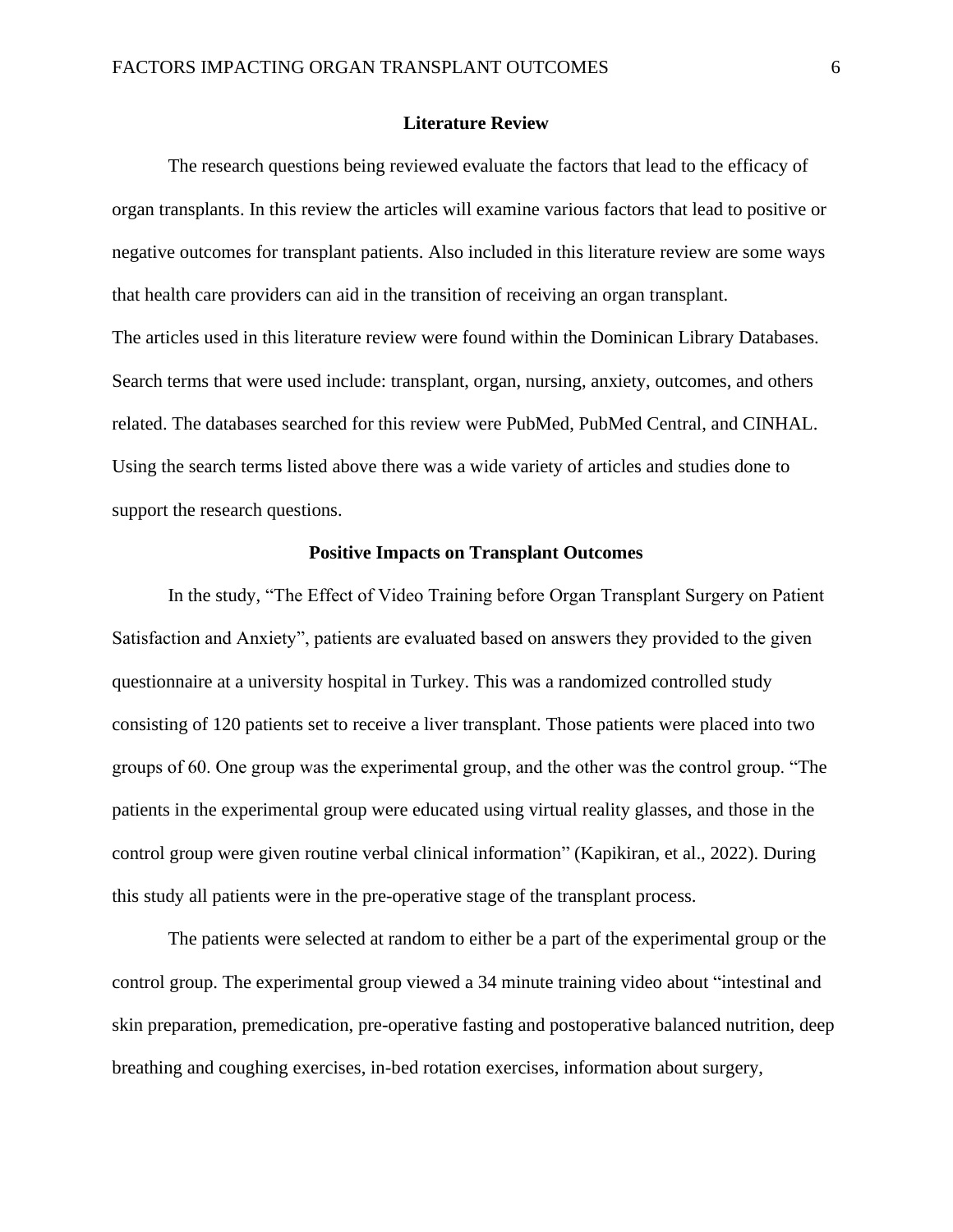introduction of the operating room and intensive care environment, postoperative complications and symptom management, postoperative drains and dressings, immunosuppressive therapy and discharge training" (Kapikiran, et al., 2022). The patients in this group had to view the video 24- 72 hours prior to their transplant.

The control group also received training/instruction about what to expect and other aspects relating to transplant surgery. This group however received it by verbal instruction by a clinical nurse and did not watch any video material. In this control group the auditory memory was addressed. Data was collected from both groups "using a patient information form developed by the researchers, the anxiety specific to surgery questionnaire (ASSQ) and the Newcastle Satisfaction with Nursing Care Scale (SNCS)" (Kapikiran, et al., 2022). The questionnaires were filled out by both groups at various times throughout their stay in the hospital.

The results from the two groups were then compared. "No statistically significant difference was found between the control and experimental groups in terms of sex, marital status, occupation, place of residence, donor type, income level and education level" (Kapikiran, et al., 2022). In fact, the hospitalization stay within the experimental group showed to be lower than that of the control group. The patients in the experimental group had a higher rate of satisfaction with nursing and other care-related interventions compared to the control group. They also experienced a lower level of anxiety.

Anxiety and stress surrounding surgery and hospitalization is something that most patients will experience. Some of the anxiety may be relieved based on how a patient is able to handle the given situation. Based on this study, the video training proved to be beneficial in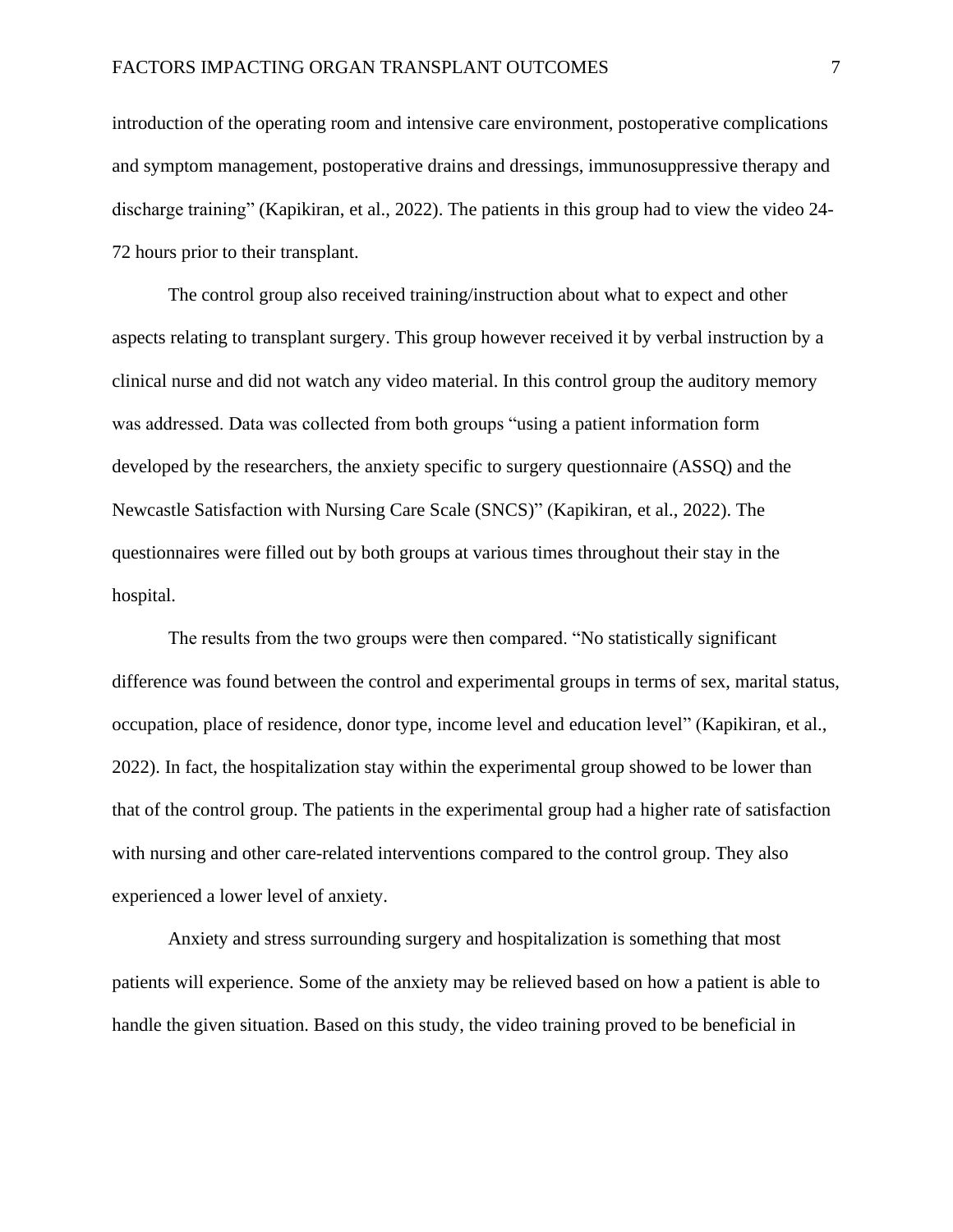providing patients with information, answering questions, and providing a sense of comfort before they undergo their procedure.

Providing patients with nonpharmacologic methods on reducing stress and anxiety surrounding illness and transplantation is proving beneficial. In the study, "Mindfulness-Based Stress Reduction for Solid Organ Transplant Recipients", the objective was to evaluate the effectiveness of mindfulness-based stress reduction (MBSR) and how that affects anxiety, depression, and poor sleep habits. This was a randomized controlled trial. The transplant recipients were of kidney, liver, heart, lung, or kidney/pancreas. The patients were put into three groups: MBSR, health education, or waitlist.

The MBSR and health education groups received eight weekly 2.5-hour classes. The MBSR group also went on a day retreat between the weeks of 6 and 7, where the health education group did not go. "MBSR students learn four formal techniques to foster mindful awareness: (1) body scan, (2) sitting meditation, (3) gentle Hatha yoga, and (4) walking meditation. As a preface and foundation for these techniques, students are introduced to diaphragmatic or "belly" breathing" (Gross, et al., 2011). The health education group was educated on problem solving, personal goals, and action plans led by peers.

Anxiety, depression, and sleep quality was assessed at baseline, 8 weeks, 6 months, and then again at 1 year. "Within the MBSR group, anxiety, depression, and sleep symptoms decreased and quality-of-life measures improved by 8 weeks, and benefits were retained at 1 year. Initial symptom reductions in the health education group were smaller and not sustained. Comparisons to the waitlist confirmed the impact of MBSR on both symptoms and quality of life, whereas health education improvements were limited to quality-of-life ratings" (Gross, et al., 2011). The benefits of MBSR were sustained over one year, resulting in reduced anxiety,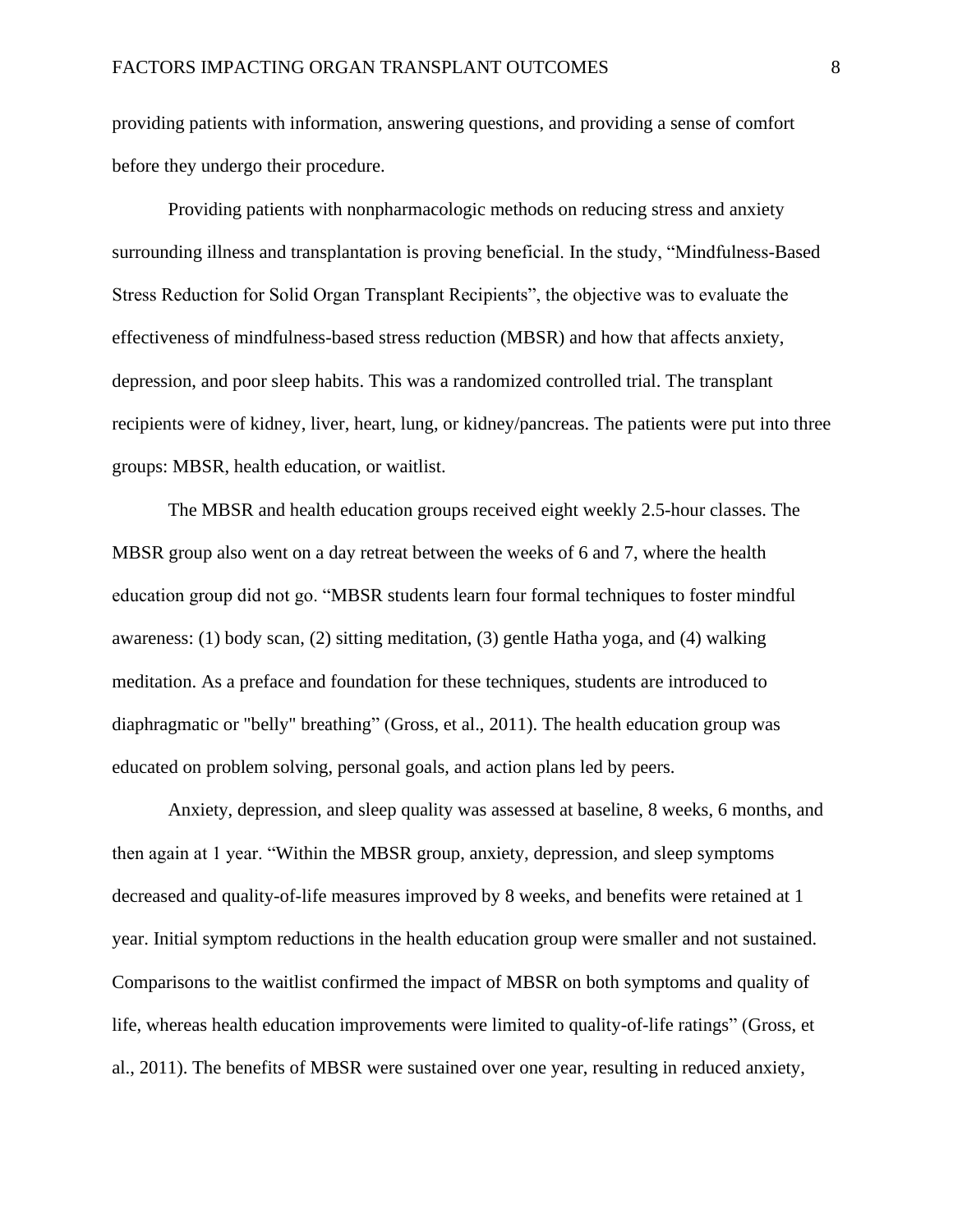depression, and improved sleep quality. The health education group did not see effects as sustainable. This study proved to be beneficial to the research questions by providing a relatively inexpensive and effective method at relieving stress and anxiety surrounding the transplant process.

The time following a transplant is also crucial to outcomes and how patients can manage their health. The aim of the study conducted to form a fitness support group for organ transplant recipients was to help them to have better health outcomes, and improved self-management behaviors. This study used a cross-sectional descriptive design involving 20 participants during a training session in 2006. Data was collected using a questionnaire answering questions regarding self-management, self-efficacy, and health status. The participants in this study were voluntary.

The participants had to be at least six weeks post-transplant and not in any stage of rejection. The sample of 20 participants were predominantly white (90%), educated (mean education level – university), and had a mean age of 55 years" (Gentry, et al., 2009). The transplant recipients in this study were liver or heart. Throughout, it showed that group participation was consistent. The members walked and were able to participate weekly. The health status within the group enhanced throughout and general health was reported to be at least in 'good' health, with some reporting 'excellent' health.

The study proved to be beneficial for those who volunteered to participate. "Those who indicated little interference with activities of daily living as a result of the transplantation also expressed greater self-efficacy, reported higher levels or overall health, and participated in more aerobic exercise per week" (Gentry, et al., 2009). Discussed in this study was that the participants were able to spend more time doing activity per week because they perceived that their illness did not interfere much with daily life or activities. Being a part of a support group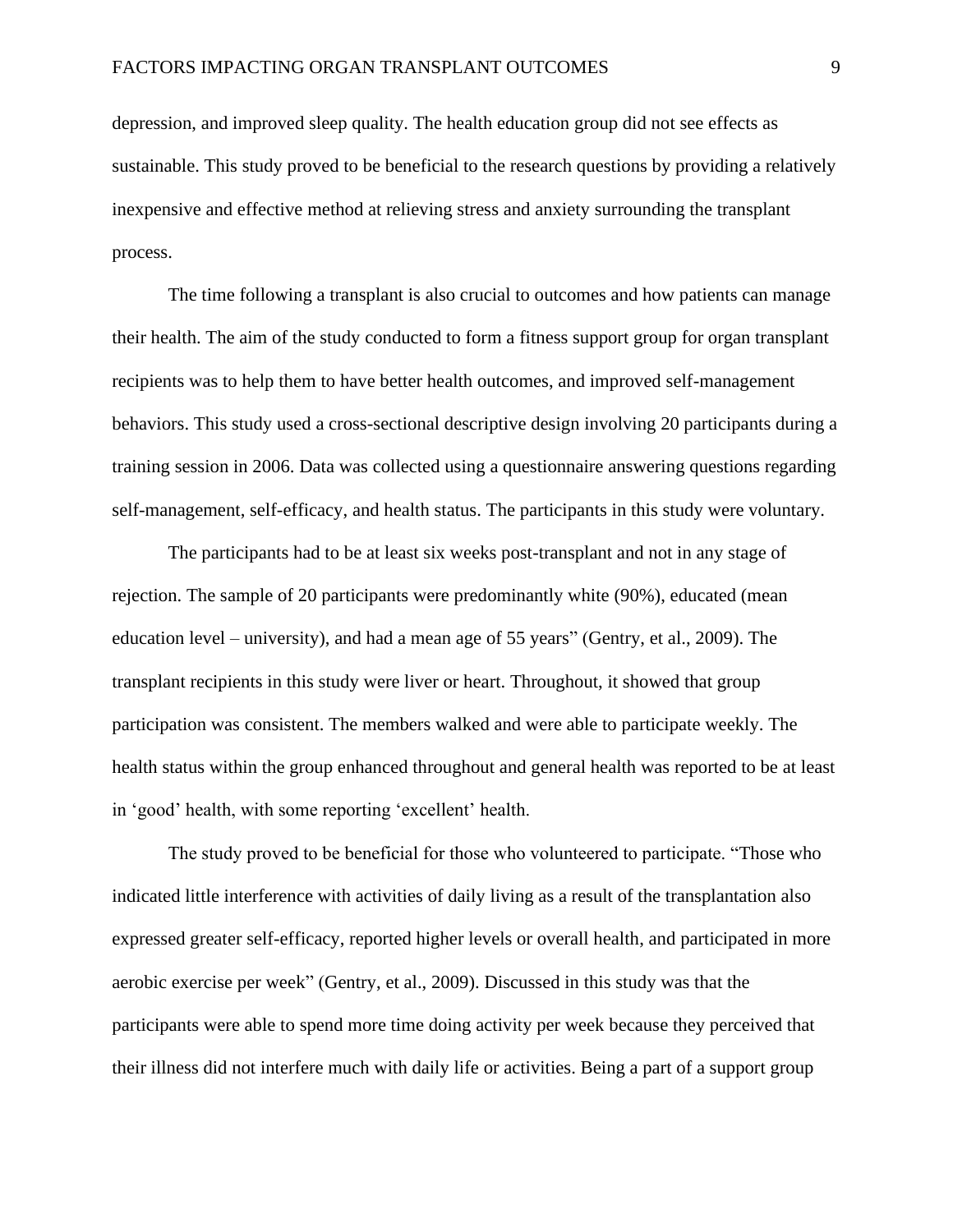was also able to enhance the experience because they were able to discuss comments and concerns with one another and rely on each other.

#### **Aspects Showing Negative Outcomes**

As discussed previously in this literature review, anxiety and depression can be associated with transplantation due to the stressful nature of the process. The article titled, "Depression and Anxiety as Risk Factors for Morbidity and Mortality after Organ Transplantation" does a systematic review and meta-analysis of the effects of depression and anxiety and how that relates to the outcomes of receiving a transplant. For this article, four databases were searched between 1981 and 2014 for studies of depression and anxiety and how that impacted post-transplant outcomes.

More than half of the studies examined showed depression as a risk factor, while "44% examined both depression and anxiety" (Dew, et al., 2015). Patients who experienced depression following an organ transplant experienced a greater mortality risk. For this study to determine if anxiety itself was a risk factor of transplant mortality, there needed to be further research done, as the results were inconclusive. The study then examined post-transplant morbidities related to depression and anxiety. "Remaining morbidities were examined relative to depression in only one study each, all with nonsignificant findings: depression did not increase heart recipients' risk of chronic graft rejection" (Dew, et al., 2015). There were no studies found that related anxiety and post-transplant morbidities. A limitation in this review was that few studies considered morbidities.

Smoking after receiving an organ transplant is examined in the article "Correlates and Outcomes of Posttransplant Smoking in Solid Organ Transplant Recipients" using systematic review and meta-analysis. Databases were searched and 73 studies were investigated to find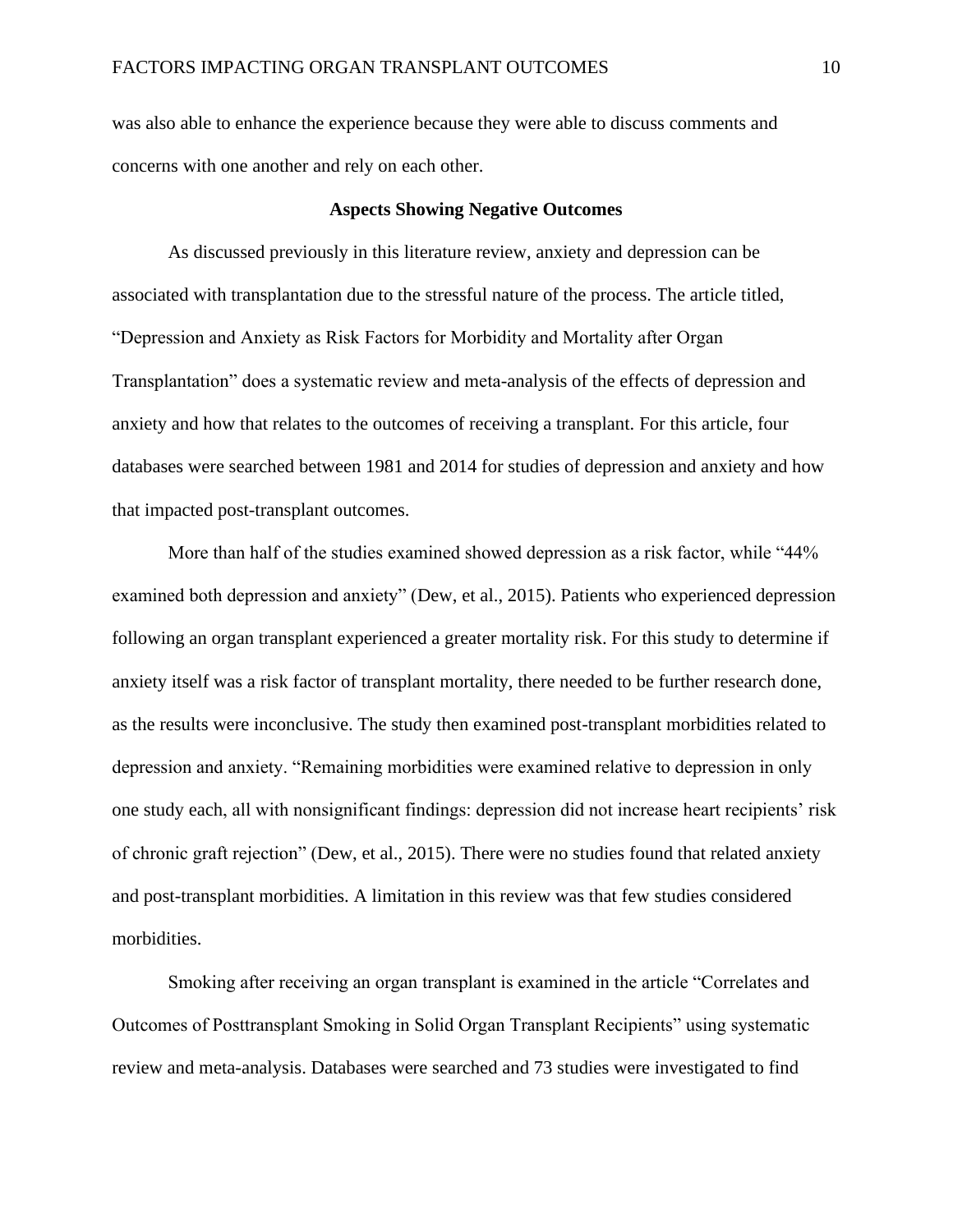correlation and outcome of post-transplant smoking. Of those data bases, 43 were kidney, 17 were heart, 12 were liver, and lastly one had received a lung transplant.

Limitations included in this study is that the patients must self-report all data, leading researchers to believe that there may be some variability in the results. Not related to the outcome but included in the study was that post-transplant smoking was higher in men and younger individuals were more likely to smoke. Hypertension, diabetes, and history of cardiovascular disease did not correlate. "Post-transplant smokers had higher odds of newly developed posttransplant cardiovascular disease, nonskin malignancies, a shorter patient survival time, and higher odds of mortality" (Duerinckx, et al., 2016). Post-transplant smoking is associated with negative outcomes in patients. Although there are some patients that may be more likely to smoke after receiving an organ transplant, all should take precaution.

The final factor included in this literature review is evaluating how resources within a hospital can impact transplant outcomes. A study done in Brazil looked to analyze factors that related to structure, process, and outcomes of transplantation. This study was conducted at six hospitals, three were public, three were private. There were 65 participants. "Data were collected daily through structured script of non-participant observation, checklist type, composed of the following parts: donor characterization; donation structure of hospitals where the donors was hospitalized; process of organ and tissue donation; data on the result of the donation" (Freire, et al., 2015). This was a quantitative study.

This was a crucial study to include in this literature review because it highlights a different hospital system compared to the United States, although what was found in the results could potentially happen anywhere in the world. "In material resources, it was found that eight items were not available in all hospital admissions, especially linens (83.1%), infusion pumps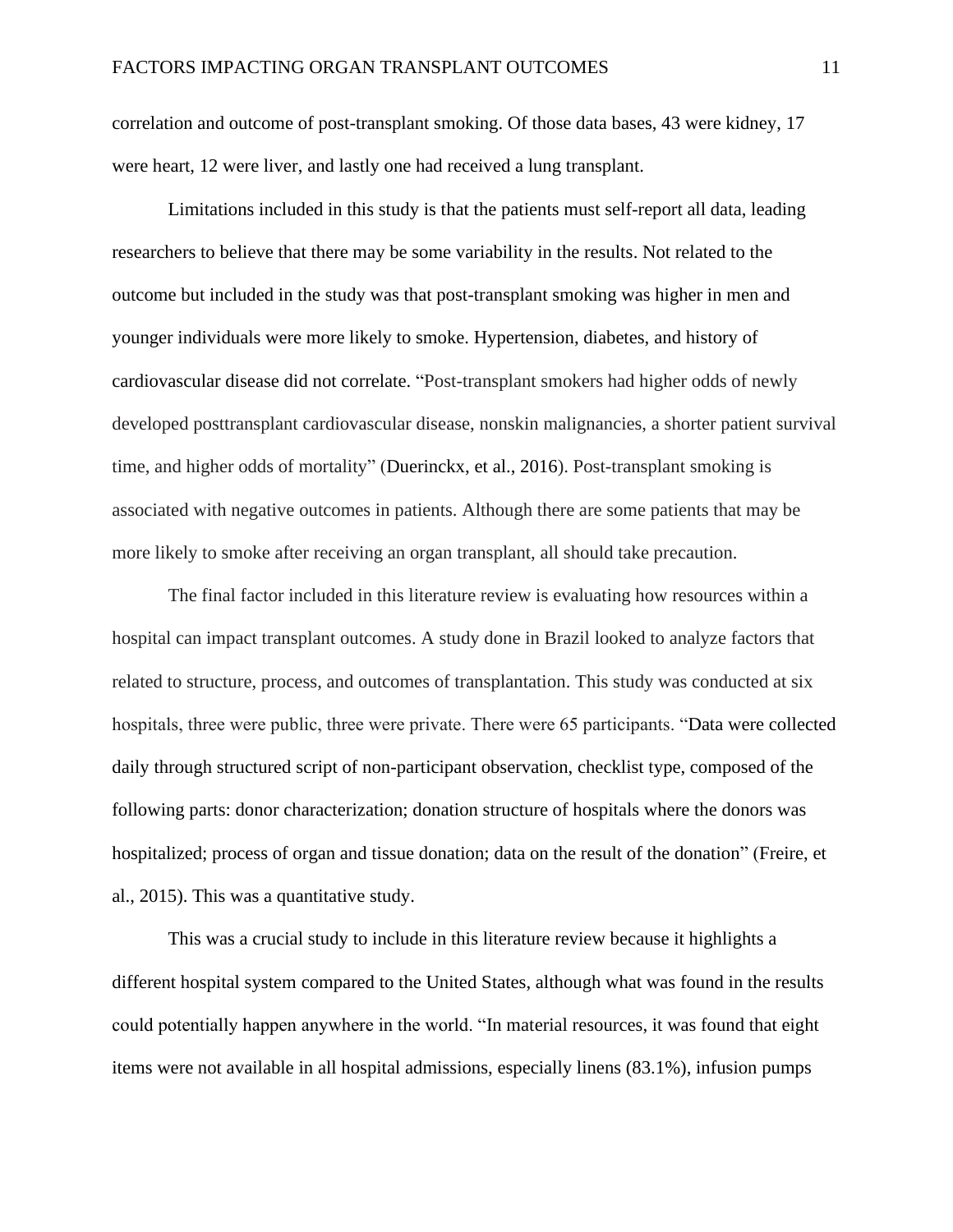(75.4%), manual resuscitator (69.2%) and hospital beds (67.7%)" (Freire, et al., 2015). The lack of essential items was a major problem for this study. The lack of resources affected the patients, the donors, and the health care team. Having enough availability of what is essential could result in better outcomes.

#### **Health Care Providers Impact**

Throughout the hospitalization of a patient the impact that health care providers can have on them may be able to determine or alter their experience. The article, "Nurse-led selfmanagement support after organ transplantation" evaluates the effectiveness for "intervention in promoting self-management skills among heart, kidney liver and lung transplant recipients in comparison to standard care. The secondary aim is to assess the self-management support skills of nurse practitioners who will deliver the intervention" (Van Zanten, et al., 2022). Following a transplant patients go through a physical, emotional, and social transition in which health care workers may be able to help them prepare for.

The study design for this article was randomized and took place in the Netherlands. The eligible patients were those who had received a liver, kidney, heart, or lung transplant at one of the participating hospitals. The patients must also have been two to thirteen months posttransplant and not experiencing a sign of rejection. This was a unique study because there were also nurse practitioner's that were involved and had not received the training prior to seeing their patients and assisting them. The NP's had to also participate in this study but had differing answers compared to the patient's. "The intervention focuses on a positive approach in order to enhance patients' intrinsic motivation and self-efficacy to encourage sustainable behavior change" (Van Zanten, et al., 2022). Using evidence-based techniques, the patients were guided through this training with their NP.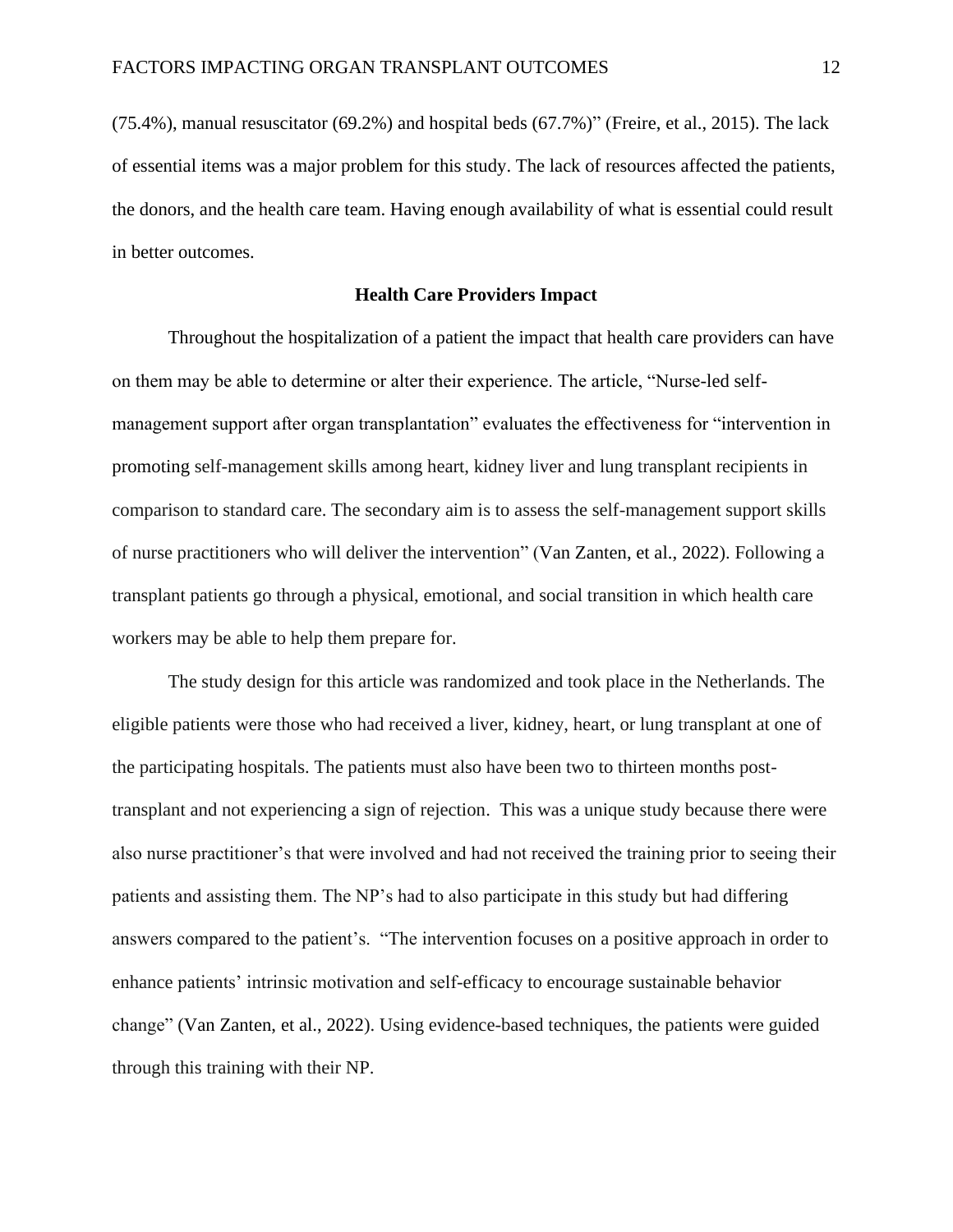In this study patients were placed in an experimental or control group and at three points were asked to fill out an online questionnaire. There were various measures that were being followed in the patients. Those included, self-management skills, self-regulation in the context of transplantation, quality of life, and medication adherence. The NP's were asked about their selfmanagement support skills and need for supportive counselling.

The nurse practitioner's involved were then trained in communication skills and were asked to evaluate patient responses to various questions that they asked. The patients were asked about social support, transport, self-care, finances, lifestyle, activities, and more. This study could produce positive results in patient self-management skills following an organ transplant following the interventions provided by the health care team.

#### **Summary**

The outcome of organ transplant varies on patient, overall health, location, decisions made, and health care team. As discussed in this literature review there are positive factors that come into play as well as negative. Some of the positive influences on the efficacy of transplants included patient education. If patients were provided with better education prior to surgery they were shown to have decreased stress and anxiety and therefore experience better outcomes. Another way to help reduce patient stress and anxiety was using mindfulness-based stress reduction tactics, which then led patients to feel more relaxed about the process of organ transplantation. Following a transplant is also a crucial time to avoid rejection. Surveying patients participating in a fitness group not only allowed for better physical outcomes but also the patients were able to support one another and have others to relate to.

The negative factors that were reviewed included the higher rates of depression and anxiety on the outcomes of transplant. Those who experienced higher levels of depression were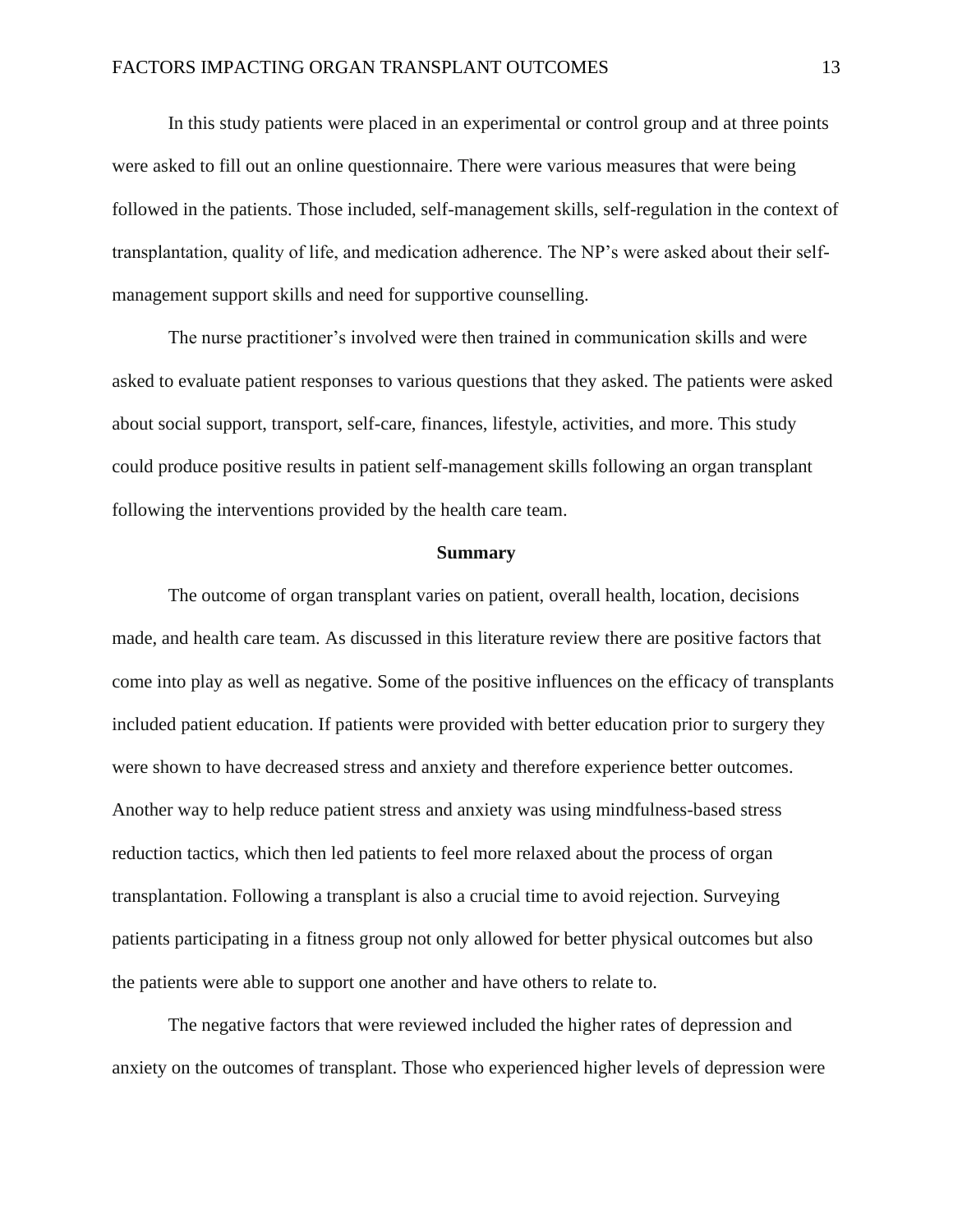seen to have more negative outcomes. Smoking was also seen to play a role in the post-transplant time-period. Those who smoked post-transplant were seen to have a higher rate of mortality. The last negative outcome reviewed was a study that was done in Brazil that saw the lack of material played a role in the efficacy of organ transplants.

Overall strengths included this literature review included that most of the organs that could be transplanted were able to be included in the studies that were found. Some studies focused on a single organ, but most were able to include nearly all. Another strength was that there was a variety of results from each of the studies allowing for an in-depth review of the study. Limitations found in the studies were that there was not always a clear definition of what was being asked of patients within the studies. Some of the reporting in the studies was also done voluntarily which leads researchers to believe that there are some gaps in the results. The last limitation saw was in two of the studies the lack of participants did not allow for a wide variety of results. This literature review supported the research questions. The research supported the need for additional investigation.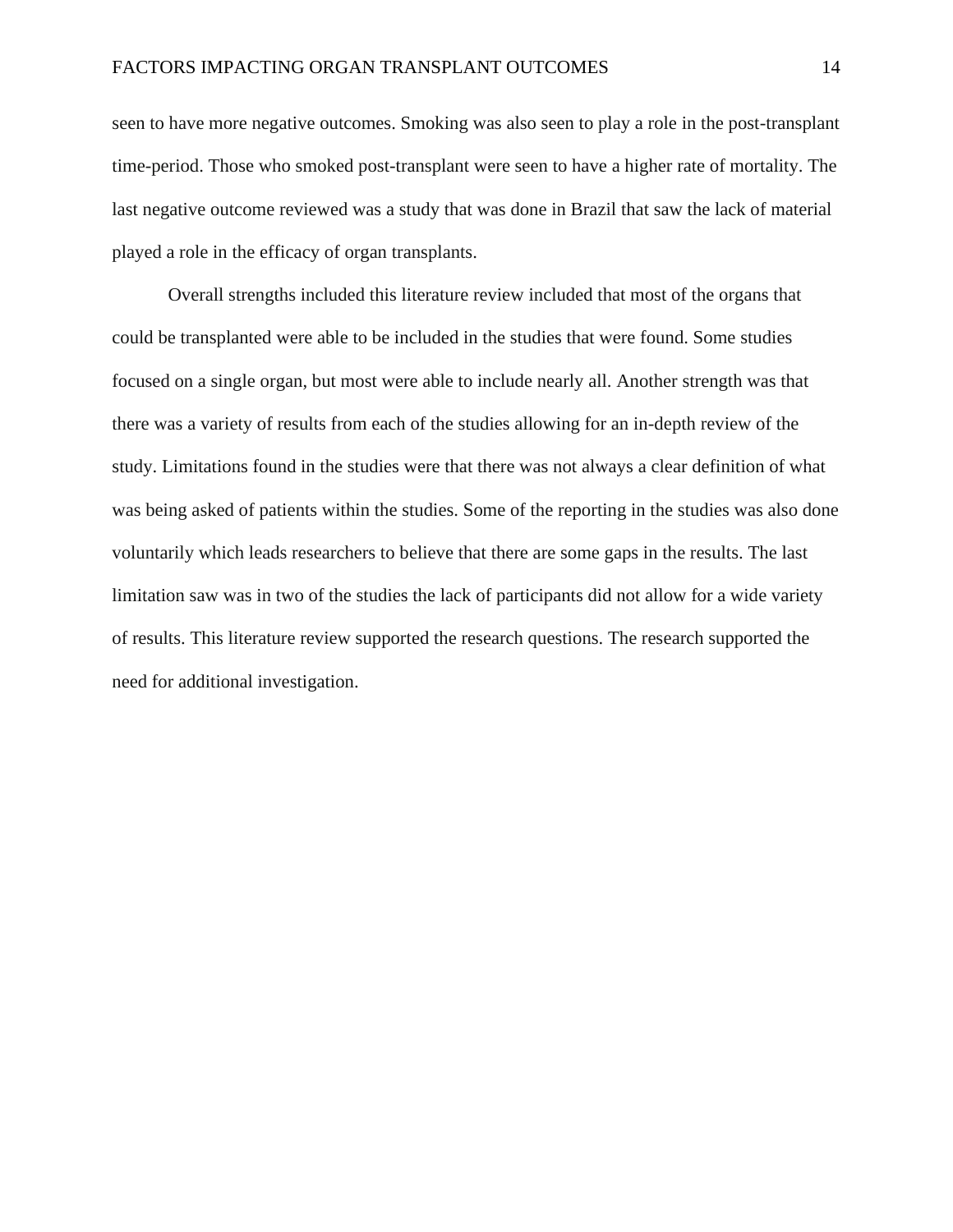#### **Proposal for Further Study**

The process of waiting for an organ transplant can be an immensely stressful time for patients and their families. A question that arose during research and in writing a literature review is – what else can be done to help patients before transplant that can help aid in positive outcomes? As seen in the literature review, reducing patient stress and anxiety using various methods has proven to enhance the outcomes of organ transplants. Although an abundance of research was collected, it is evident that a gap remains. Patients could be provided with more support than what is already being provided.

#### **Theoretical Framework**

For the research study I plan to use Helen C. Erickson's Contribution to Nursing Theory: Modeling and Role Modeling Theory. Erickson studied the relationship between human, soul, and spirit. The Modeling and Role Modeling Theory follows Erik Erikson's Theory by saying that nurses can care for their patients knowing that each patient is unique, and the care must be altered depending on the situation (Petiprin, 2020). The model also draws on conclusions that care is based on the patient's perceptions of the environment. "This model gives the nurses three main roles. They are facilitation, nurturance, and unconditional acceptance" (Petiprin, 2020). When caring for transplant patients at any course of their treatment, nurses must adapt their care based on how their patient is handling the given situation. Whether that patient needs direction, to be comforted during a long wait process, or acceptance dealing with various hurdles they may face, the nurse and other emotional support may provide exactly what the patient needs.

Patients being able to rely on one another throughout a stressful process such as an organ transplant could be crucial to aid in positive outcomes. Having the support and grounding from other patients who are going through the same process could help relieve some stress and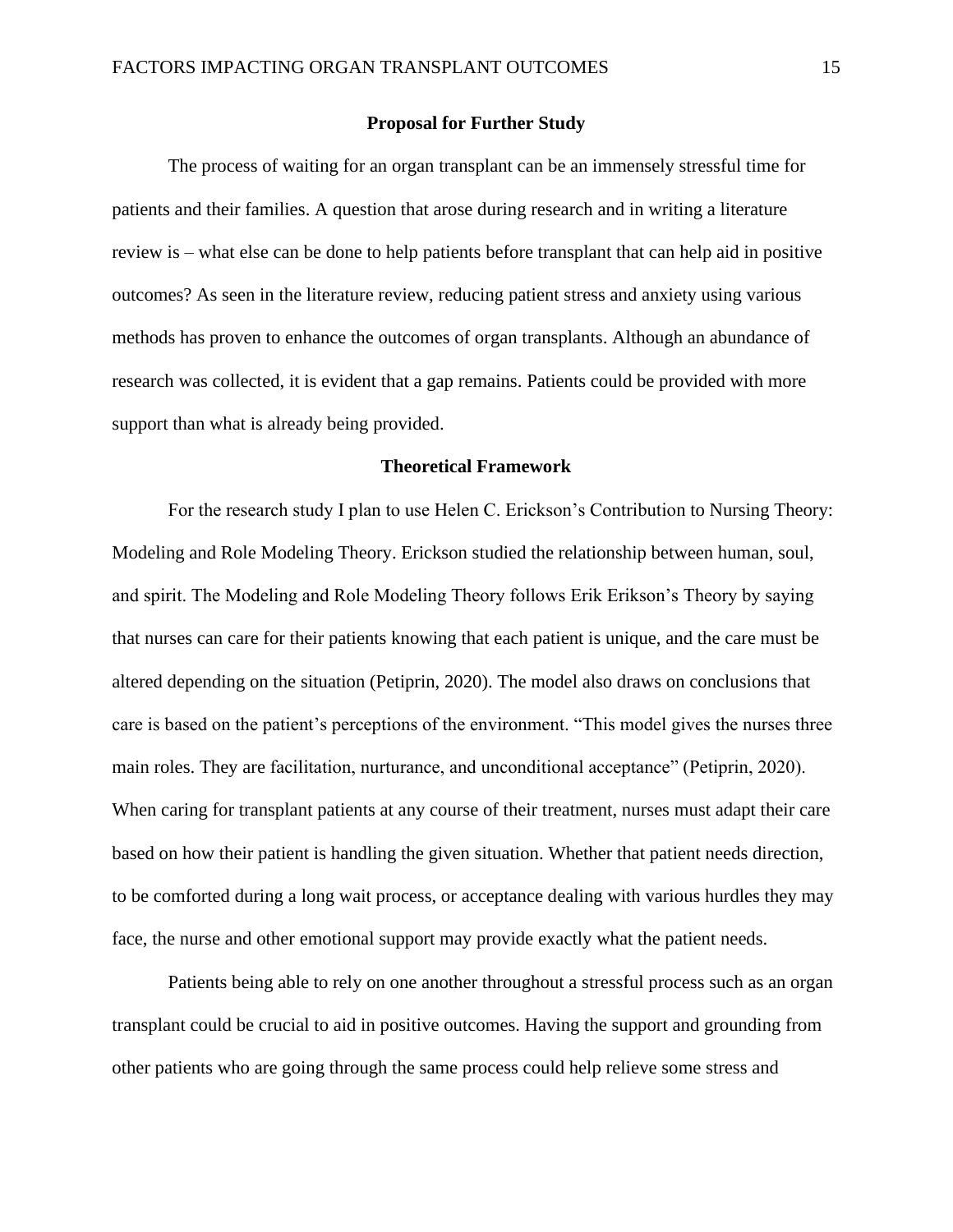anxiety, answer common questions or concerns, and have support to fall back on. According to this theory, the patient is the expert of their care. The patient will know what they need. The patient will know how to overcome obstacles and how they can handle the given situation.

### **Primary Research Aims**

This proposed study aims to identify patients concerns and needs in order to establish more effective means of addressing those concerns. Ultimately, the goal of this study is to aid in the positive outcomes for organ transplant patients. This research literature review shows the importance of patient mental health and the impact that can have on their health. The review of the literature showed that there needs to be more studies conducted in order to support the research.

### **Ethical Considerations**

There are several ethical considerations surrounding this study. The patients' participation is completely voluntary. If they want to leave the study, they can do so at any time. Patient identification will remain confidential. Each participant will be assigned a Study ID, and there will be no identifiable factors related to the patients' personal information. This will allow patients to be more open in their participation and responses. Strict confidentiality will be maintained. All study data will be stored on a password protected computer to which only those on the research team will have access. Prior to beginning data collection, this study will be submitted for review and approved by the Dominican University of California Internal Review Board (IRB) and the review boards of San Francisco Bay Area clinics where recruitment takes place. Eligible patients who agree to participate will be provided with more details about the study's purpose and procedure, and they will be provided with a consent form, which will require their signature to confirm informed consent.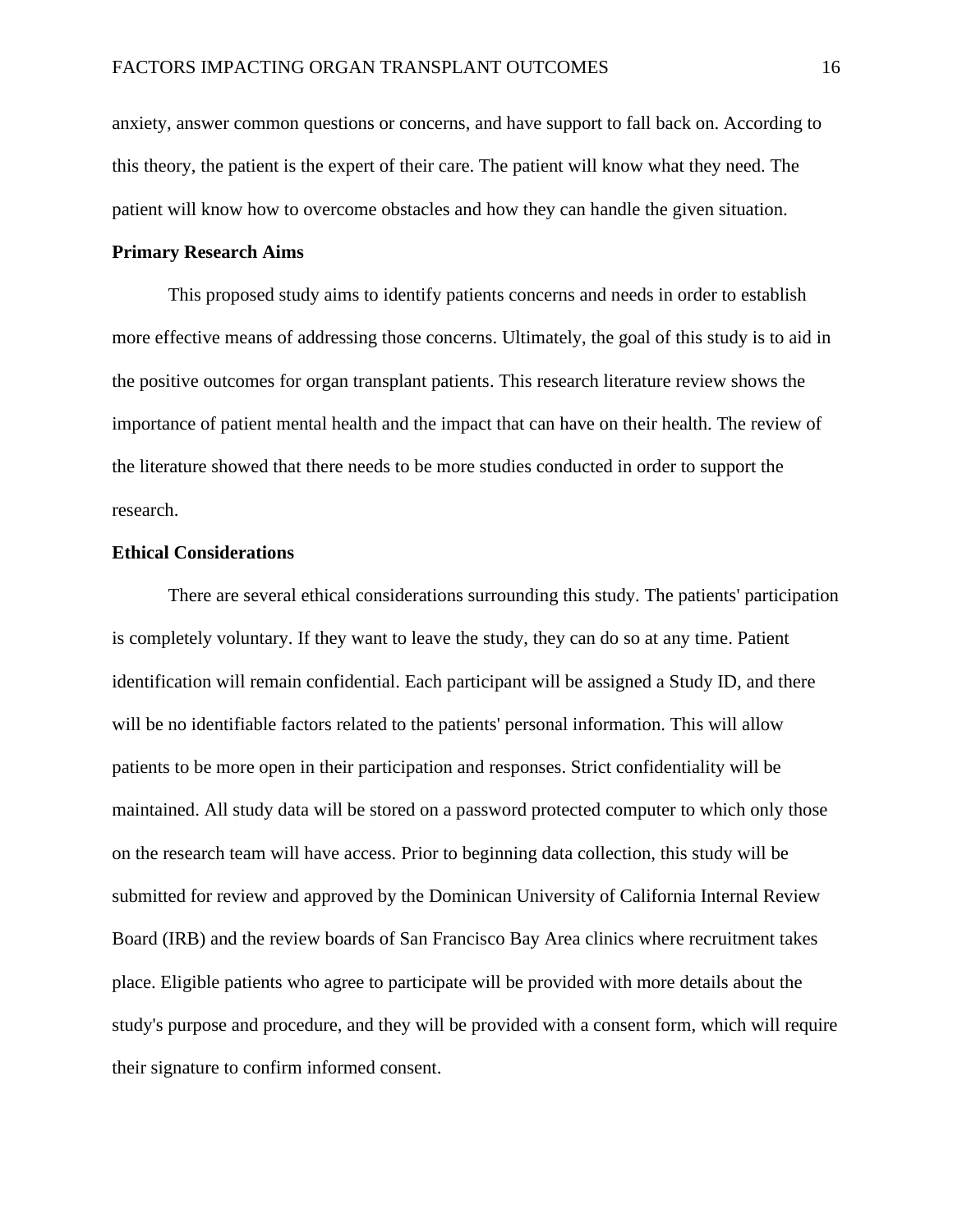### **Research Method:**

### **Research Design**

The design for this research will be a mixed method descriptive and comparative study, using both quantitative and qualitative data. I plan to provide educational and counseling sessions along with a survey and interview that will take place before and after the sessions. Prior to the sessions, a survey will be provided to better understand the stresses and anxiety that the patients are experiencing. The design will be a one-year longitudinal. Collecting data from patients while they are in the process of waiting for their transplant and, also, following up with the patients one year after receiving the transplant ((as applicable).

#### **Research Population and Sample Size**

Study participants will be recruited from the population of renal or dialysis patients in the San Francisco Bay Area. A sample size of 50 patients who are in need of a kidney transplant is expected to be recruited for this study. Inclusion criteria will be patients who are on the waiting list for an organ transplant or who are soon to receive one. At any point during the process the participants can decline to participate.

### **Strategy for Recruitment**

Participants will be recruited using online platforms, networking, and through nephrology practice and dialysis clinics located in five San Francisco Bay area counties (Marin, San Francisco, San Mateo, Alameda, and Contra Costa). Prior to recruitment, understanding patient needs will be a priority. The potential participants will be provided with more details about the rationale and procedures for research and asked if they wish to be a part of the study.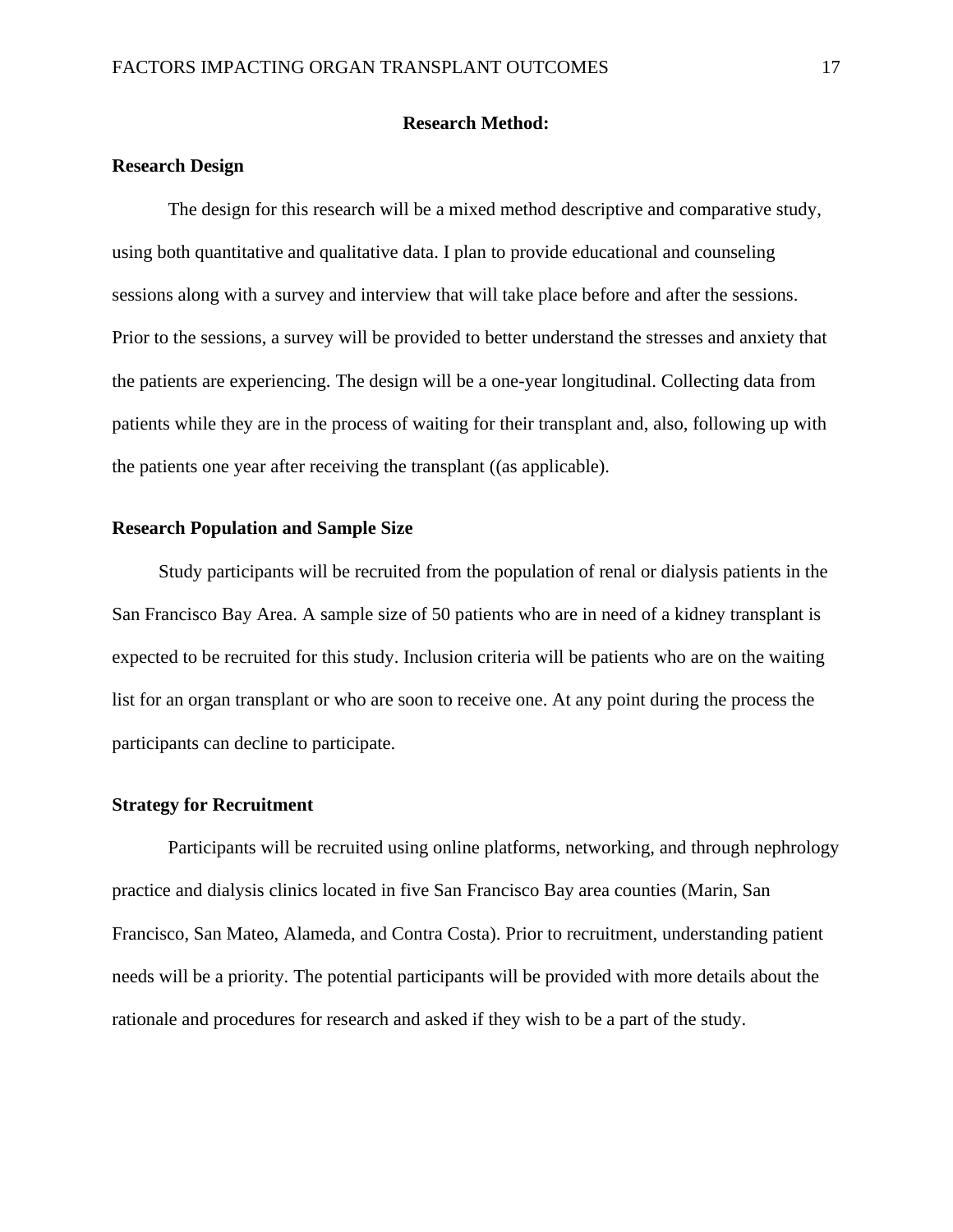## **Methodology**

This study will provide an educational and counseling intervention along with a survey prior to the intervention, and an interview one year after the intervention. Therefore, the study will take place in three phases:

### **Survey Phase**

After asking demographic questions, including age, gender, and county of residence, the following survey questions will be asked:

Quantitative:

- How long have you been waiting for your organ transplant (in months, days)?
- How much longer do you expect to wait (in months, days)?
- Do you feel like your questions and concerns are being answered appropriately?
- (Yes, No, Not Sure)
- Do you have mental health needs related to your kidney disease and anticipation of kidney transplant that you would like to have addressed more fully?
- (Yes, No, Not Sure)

### **Qualitative**

- Describe your feelings about how well your questions and concerns are being answered by your healthcare providers.
- In what ways does the waiting process of waiting initiate stress?
- How do you find that confiding in others can aid in relieving stress?
- In what ways do you find yourself coping with added stress and anxiety during this time?
- Describe any mental health concerns that you may have, which you would like to see addressed.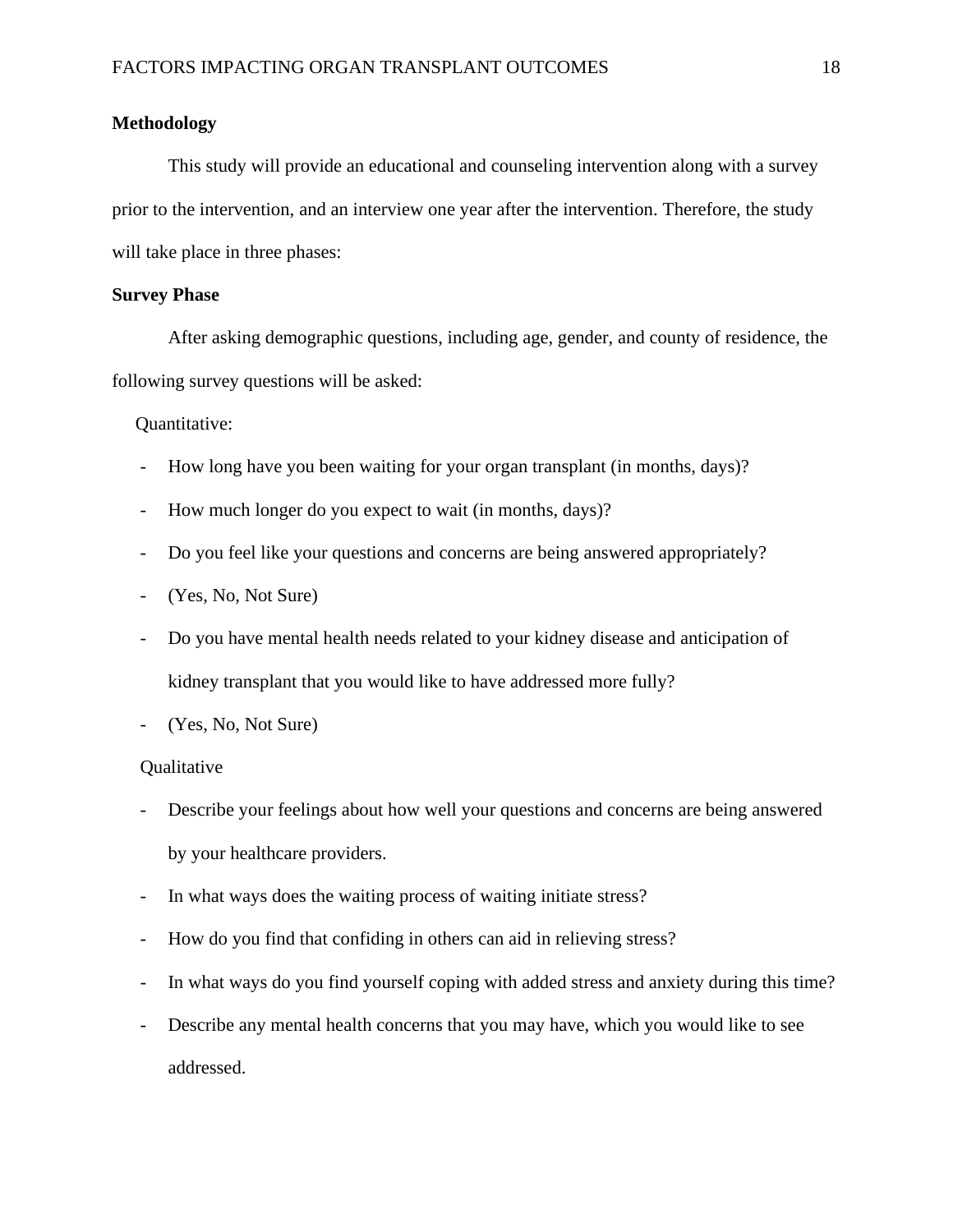- Describe any additional concerns or issues that you would like to express.
- What unique needs do you have, as a nephrology patient awaiting a transplant, that you would like to see better addressed?

Participants answers will undergo a preliminary analysis, including descriptive statistics for the demographic and other quantitative questions, and a content analysis to search for and categorize similar words and phrases for the qualitative questions

# **Intervention Phase**

There are two parts to the intervention phases. For part one, the researchers will provide a series of eight one-hour weekly group educational sessions of five participants in each group. Educational content will include self-care techniques for people with kidney disease. Based upon the analysis of the participants answers, their needs will be identified, and stress management techniques will be offered in the educational sessions to help guide and alter the ways that the participants are handling the given situation.

Part two will take place over the remainder of the year-long study. Ten monthly, individual one-hour counseling with a licensed social worker or registered nurse who is affiliated with the study team and knowledgeable about renal disease will provide further guidance for the participant. In conjunction with the counselor, the participants will be able to discuss their level of stress and anxiety as well as evaluate how well their stress is being handled after the educational intervention. During this time year, it is expected that some of the participants will have received their transplant.

#### **Repeat Survey and Interview Phase**

At the end of the one-year period, participants will be asked to repeat the survey provided in the first phase of the study. They also will be placed in the same small group of five each, in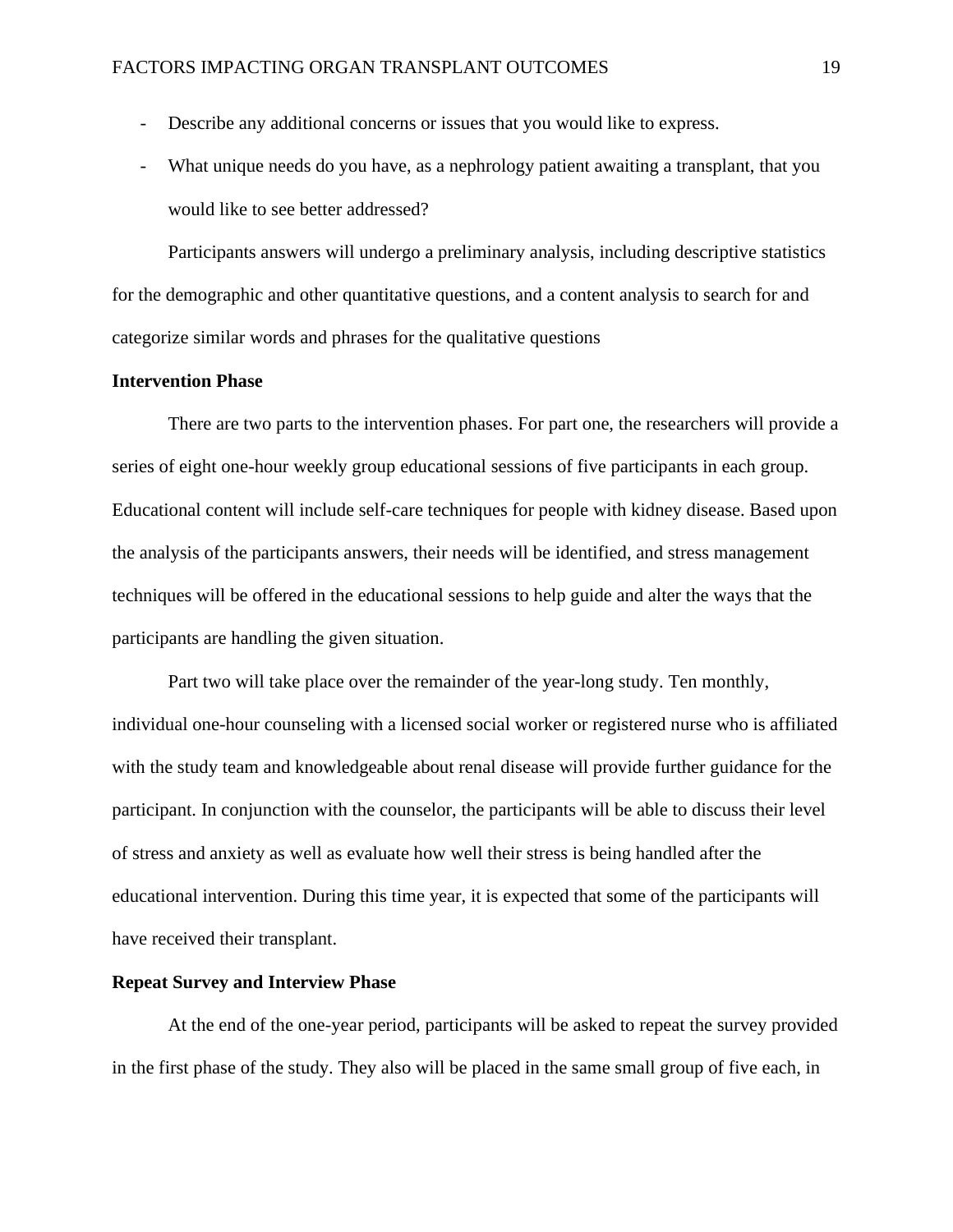which they shared the educational sessions. A group interview will take place in which the participants will be asked to candidly share their experiences, both positive and negative. For participants who received a transplant, open-ended questions will be asked about their experiences while hospitalized and after returning home. The group interview will be scheduled for 90-minutes at a mutually convenient time for participants after the last counseling session. The session will be recorded and transcribed for analysis purposes. No personal identifiers will be used, so participants identities can be protected. Participants will be advised of the plan for recording in advance and provided with a consent form for the session in advance. Participants may decline to participate if they choose.

### **Analysis**

Data collected during the third phase from the group interviews will be analyzed at the end of the one-year study. The second survey will be analyzed in the same way as the first survey. The quantitative before-and-after answers will be compared using a t-test.

A content analysis will be conducted to explore participants' perspectives of their experience in the educational and counseling sessions. Using the transcribed group interviews, similar words and phrases will be identified and grouped into categories. Participants responses will be evaluated and examined closely for similarities and differences in responses compared to the preliminary assessment of data collected in phase one. Potentially, some of the participants will have received their transplants, and answers given by transplant patients versus those who are sill waiting can be compared with each other. The data collected from the participants' group interviews be used to describe the level of stress and anxiety that transplant participants experienced while hospitalized and returning home. The data will be used to explore ways the patients can be helped with mental health issues, coping mechanisms, especially related to any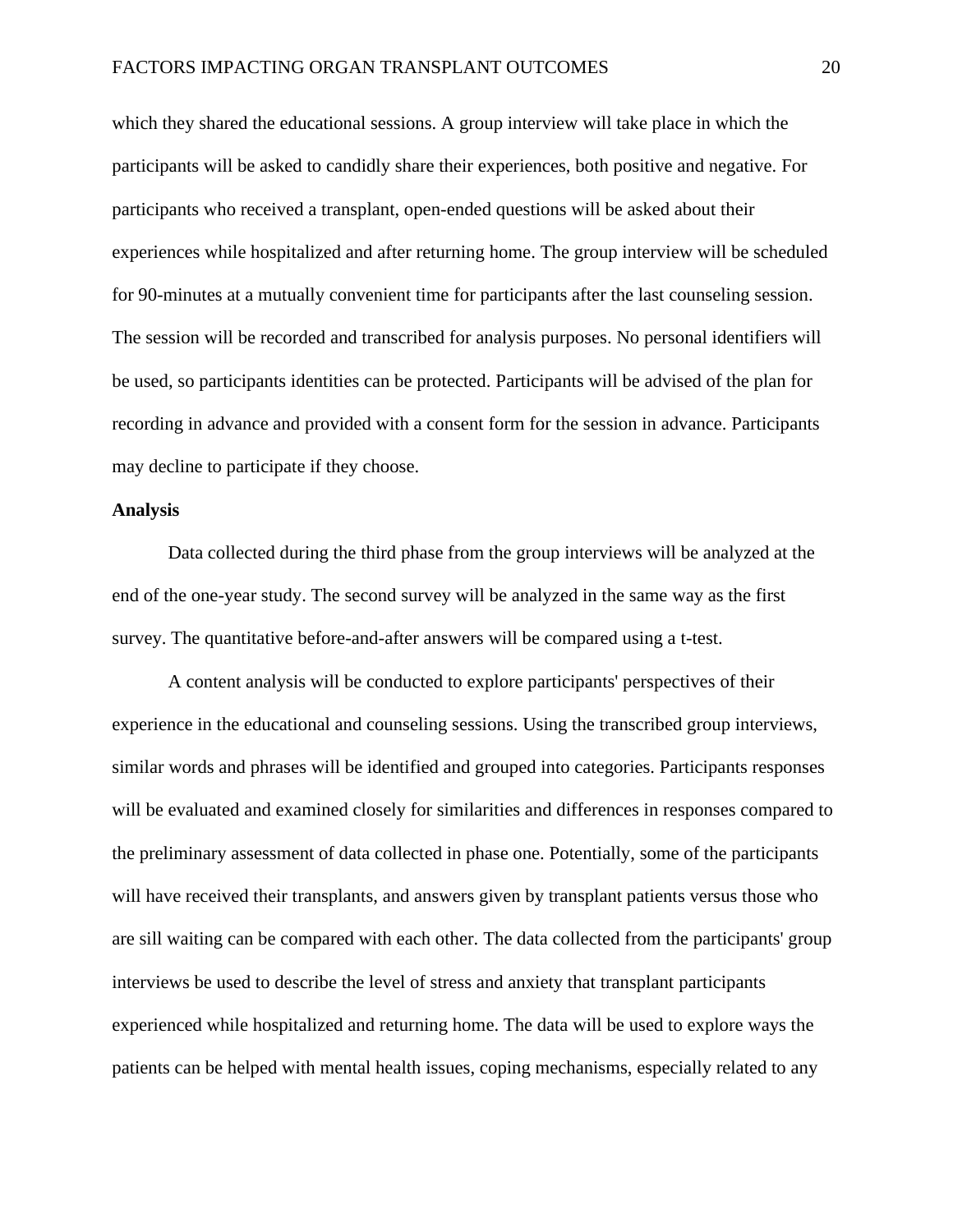complications that occurred, and the participants' perceptions of their outcomes after the educational sessions and one year of guidance counseling. Perceptions of outcomes at that oneyear mark for the participants who received the transplant are of particular interest to the researcher.

### **Conclusion**

Whether or not a transplant is successful is entirely up to the human body. However, as discussed in the literature there are various factors that can contribute to the success or failure of organ transplants. The proposed study may show that patients who are more prepared prior to surgery, may result in higher outcomes. The patients who experience lower levels of stress and anxiety will therefore have a higher rate of successful transplantation. The original research questions were answered consulting the literature. Factors in play before, during, and after transplantation play a role in the efficacy of the transplant. Health care providers can also play a role in the process and help aid in the higher outcomes.

Moving forward, providing patients with information regarding the process they will endure may help to reduce stress. Therefore, aiding in more positive outcomes. Patients may have to wait years for a transplant. Providing them with all the tools to aid in a positive outcome will help to prevent them from reoccurring on that list in the near future.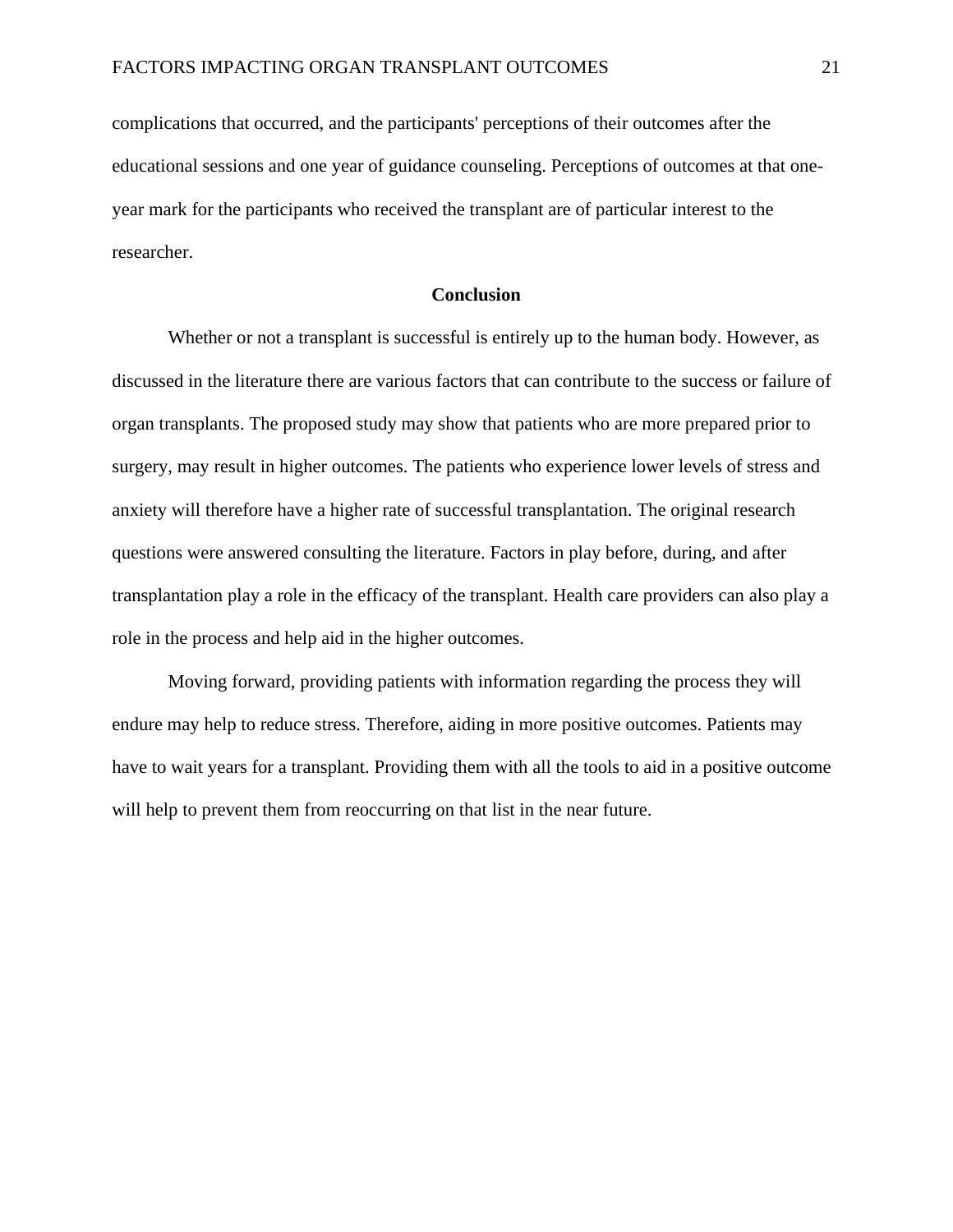#### **References**

- Dew, M., Rosenberger, E., Myaskovsky, L., DiMartini, A., DeVito Dabbs, A., Posluszny, D., Steel, J., Switzer, G., Shellmer, D., & Greenhouse, J. (2015). Depression and Anxiety as Risk Factors for Morbidity and Mortality After Organ Transplantation: A Systematic Review and Meta-Analysis. *Transplantation, 100*(5), 988-1003. 10.1097/TP.0000000000000901
- Duerinckx, N., Burkhalter, H., Engberg, S., Kirsch, M., Klem, M., Sereika, S., De Simone, P., De Geest, S., & Dobbels, F. (2016). Correlates and Outcomes of Posttransplant Smoking in Solid Organ Transplant Recipients: A Systematic Literature Review and Meta-Analysis. *Transplantation, 100*(11), 2252-2263. 10.1097/TP.0000000000001335
- Freire, I. L. S., Vasconcelos, Quinídia Lúcia Duarte de Almeida Quithé de, Torres, G. d. V., Araújo, E. C. d., Costa, I. K. F., & Melo, Gabriela de Sousa Martins. (2015). Estrutura, processo e resultado da doação de órgãos e tecidos para transplante. *Revista Brasileira De Enfermagem, 68*(5), 837-845. 10.1590/0034-7167.2015680511i
- Gentry, A. C. S., Belza, B., & Simpson, T. (2009). Fitness support group for organ transplant recipients: self-management, self-efficacy and health status. *Journal of Advanced Nursing, 65*(11), 2419-2425. 10.1111/j.1365-2648.2009.05107.x
- Gross, C. R., Kreitzer, M. J., Reilly-Spong, M., Wall, M., Winbush, N. Y., Patterson, R., Mahowald, M., & Cramer-Bornemann, M. (2011). Mindfulness-Based Stress Reduction Versus Pharmacotherapy for Chronic Primary Insomnia: A Randomized Controlled Clinical Trial. *Explore (New York, N.Y.), 7*(2), 76-87. 10.1016/j.explore.2010.12.003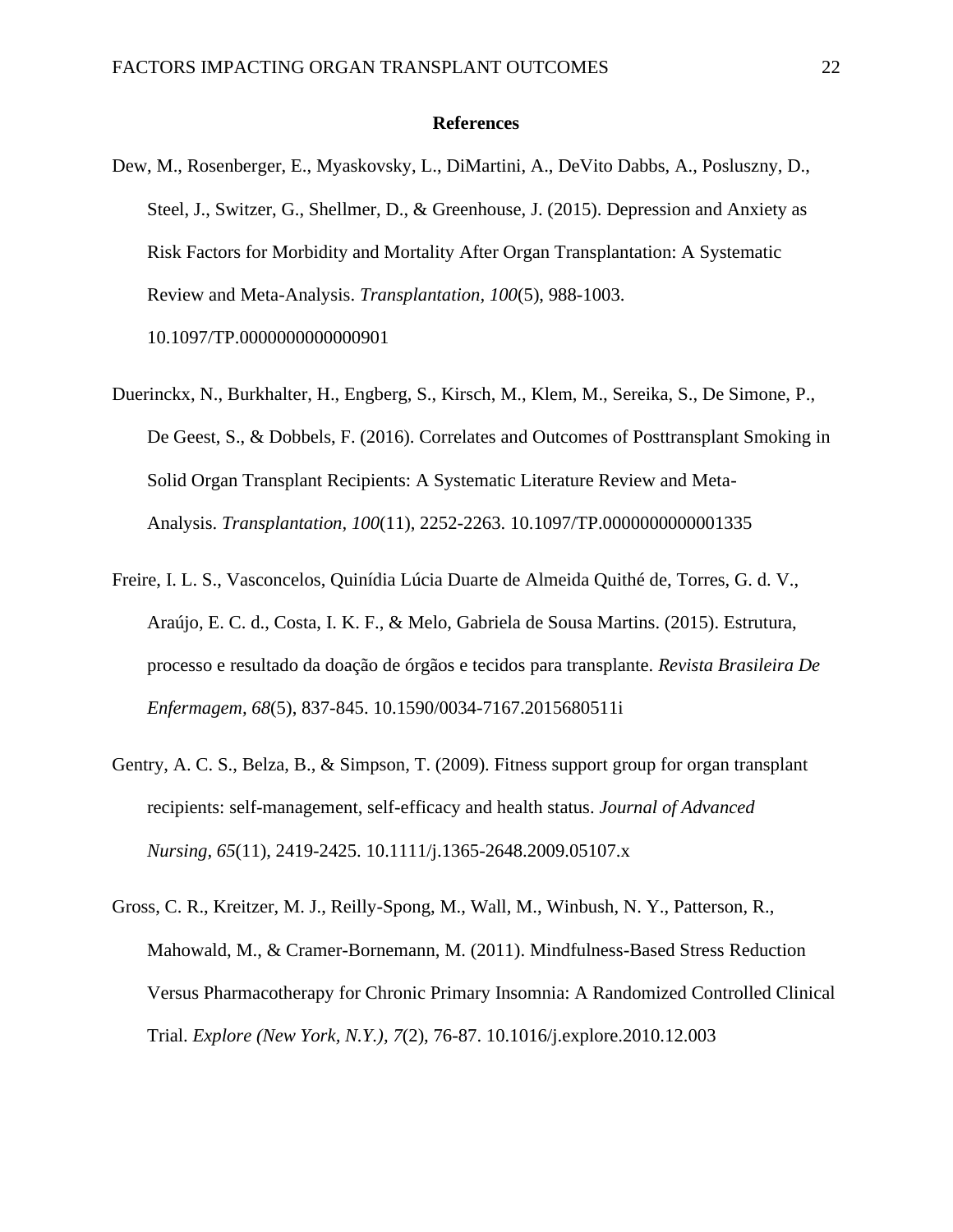- Kapikiran, G., Bulbuloglu, S., & Saritas, S. (2022). The Effect of Video Training before Organ Transplant Surgery on Patient Satisfaction and Anxiety: Head Mounted Display Effect. *Clinical Simulation in Nursing, 62*, 99-106. 10.1016/j.ecns.2021.09.001
- Petiprin, A. (2020). *Modeling and Role Modeling Theory.* Nursing Theory. https://nursingtheory.org/theories-and-models/erickson-modeling-and-role-modeling-theory.php
- Van Zanten, R., Van Dijk, M., Van Rosmalen, J., Beck, D., Zietse, R., Van Hecke, A., Van Staa, A., Massey, E. K., Beck, D., Van Dijk, M., Goedendorp, M., Van Den Hoogen, M., Ista, E., Maasdam, L., Manintveld, O., Massey, E. K., Van Rosmalen, J., De Weerd, A., Van Zanten, R., . . . Kooistra, A. (2022). *Nurse-led self-management support after organ transplantation—protocol of a multicentre, stepped-wedge randomized controlled trial*. Springer Science and Business Media LLC. 10.1186/s13063-021-05896-0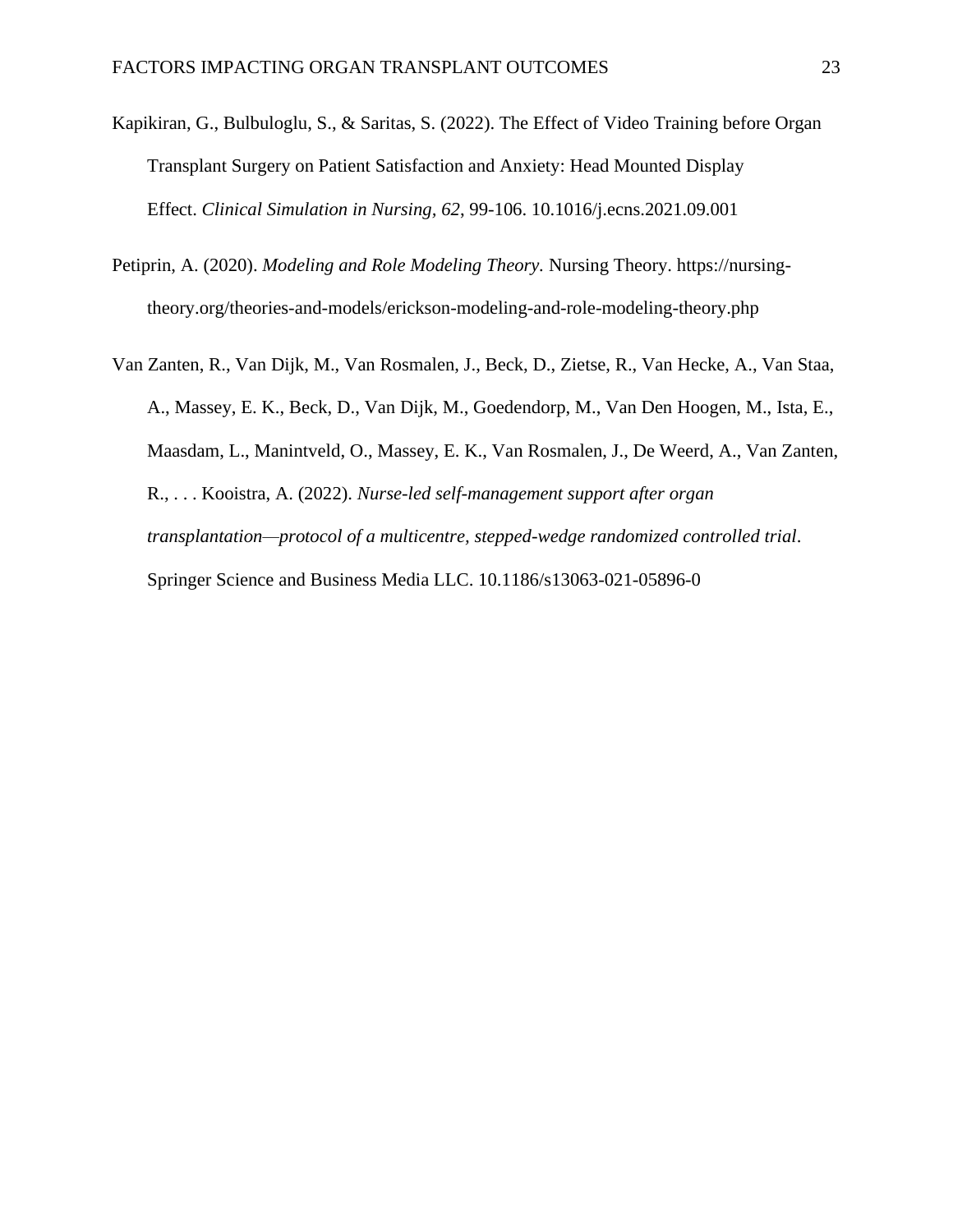| <b>Authors/Citation</b> | Purpose/Objective<br>of Study | Sample -<br><b>Population of</b><br>interest, sample<br>size | <b>Study Design</b> | <b>Study Methods</b> | Major<br>Finding(s) | <b>Strengths</b>   | <b>Limitations</b>  |
|-------------------------|-------------------------------|--------------------------------------------------------------|---------------------|----------------------|---------------------|--------------------|---------------------|
| Dew, M.,                | To evaluate the               | Across all the                                               | Meta-analysis.      | Four databases       | Mortality was       | Most of the        | One limitation in   |
| Rosenberger, E.,        | effects of                    | studies included                                             |                     | were searched        | found to be the     | transplantable     | meta-analysis is    |
| Myaskovsky, L.,         | depression and                | in the meta-                                                 |                     | ranging from 1981    | most common         | organs were        | operationalizing    |
| DiMartini, A.,          | anxiety related to            | analysis, over                                               |                     | until 2014           | outcome.            | included so there  | definitions for     |
| DeVito Dabbs, A.,       | the outcomes of               | the span of 33                                               |                     | searching for        | 24 studies were     | was a wide variety | specific            |
| Posluszny, D.,          | organ transplants.            | years there were                                             |                     | studies examining    | related to          | of patients that   | modifiable risk     |
| Steel, J., Switzer,     |                               | a total of 53,000                                            |                     | the effect of        | depression and 10   | were able to be    | factors that were   |
| G., Shellmer, D.,       |                               | patients.                                                    |                     | depression and       | studies related to  | followed.          | related to the risk |
| & Greenhouse, J.        |                               |                                                              |                     | anxiety relating to  | anxiety.            |                    | of depression and   |
| (2015).                 |                               | The transplants                                              |                     | the effect of post-  |                     | Therefore,         | anxiety and how     |
| Depression and          |                               | that were                                                    |                     | transplant           | Morbidity also      | generalizability   | that related to the |
| Anxiety as Risk         |                               | included in this                                             |                     | mortality,           | played a role in    | was enhanced.      | outcomes of the     |
| Factors for             |                               | study were heart,                                            |                     | rejection,           | rejection.          |                    | transplants.        |
| Morbidity and           |                               | liver, kidney,                                               |                     | infection, and       |                     | Longitudinal study |                     |
| Mortality After         |                               | lung, pancreas,                                              |                     | rehospitalization.   |                     | design allowed for |                     |
| Organ                   |                               | and mixed.                                                   |                     | A systematic         |                     | examination of     |                     |
| Transplantation: A      |                               |                                                              |                     | review and meta-     |                     | endpoints over     |                     |
| Systematic              |                               |                                                              |                     | analysis was         |                     | time, providing    |                     |
| Review and Meta-        |                               |                                                              |                     | followed in this     |                     | more opportunities |                     |
| Analysis.               |                               |                                                              |                     | study.               |                     | to observe         |                     |
| Transplantation,        |                               |                                                              |                     |                      |                     | changes.           |                     |
| $100(5)$ , 988-1003.    |                               |                                                              |                     |                      |                     |                    |                     |
| 10.1097/TP.00000        |                               |                                                              |                     |                      |                     |                    |                     |
| 00000000901             |                               |                                                              |                     |                      |                     |                    |                     |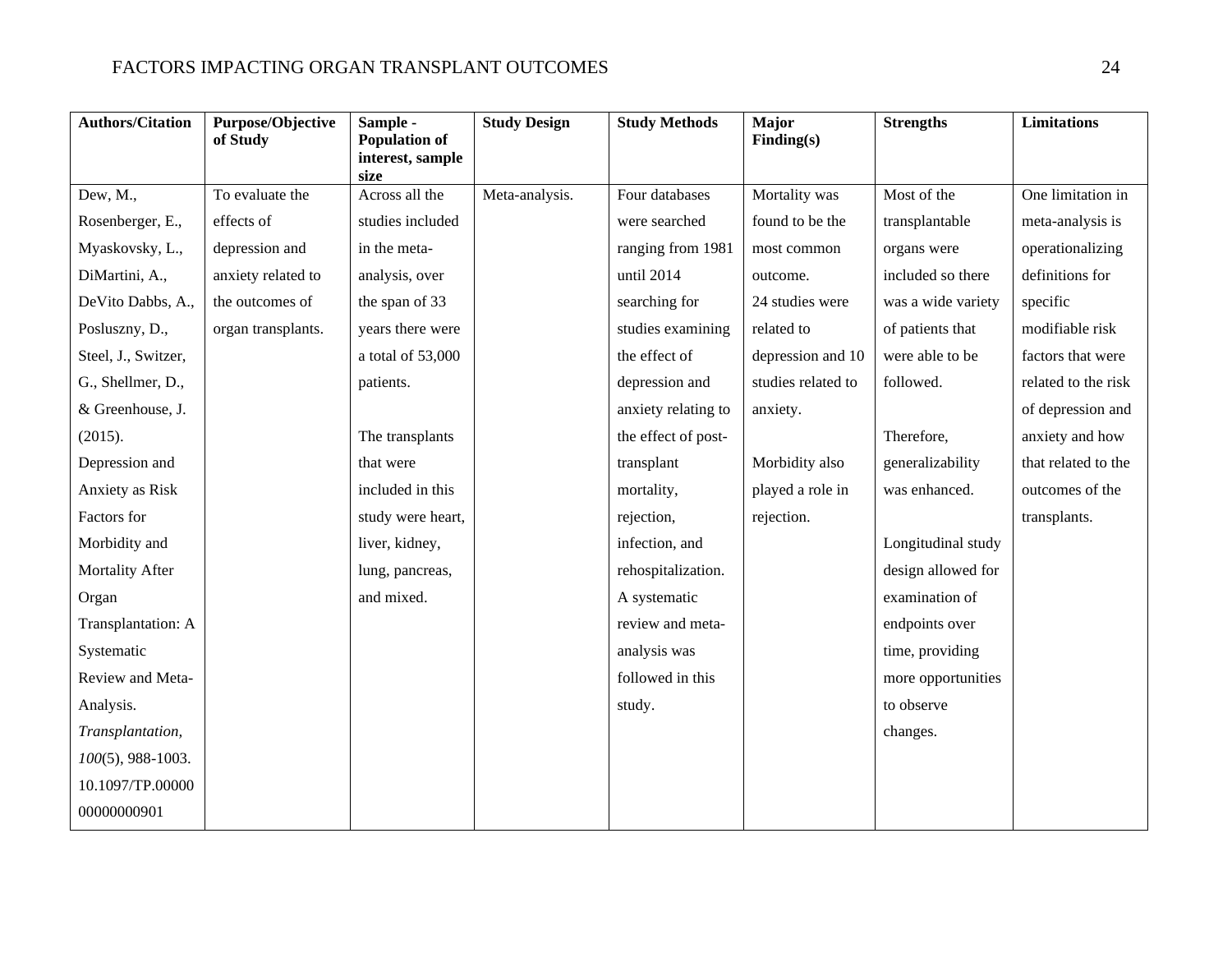| <b>Authors/Citation</b>   | Purpose/Objective<br>of Study | Sample -<br><b>Population of</b> | <b>Study Design</b> | <b>Study Methods</b> | Major<br>Finding(s) | <b>Strengths</b>    | <b>Limitations</b> |
|---------------------------|-------------------------------|----------------------------------|---------------------|----------------------|---------------------|---------------------|--------------------|
|                           |                               | interest, sample<br>size         |                     |                      |                     |                     |                    |
| Duerinckx, N.,            | To examine the                | 73 studies were                  | Systematic review   | Databases were       | The odds of post-   | Most of the         | Smoking was not    |
| Burkhalter, H.,           | outcomes of                   | included in this                 | and meta-analysis   | searched from        | transplant          | transplanted organs | clearly defined to |
| Engberg, S.,              | tobacco use related           | analysis; 43                     |                     | June 2012 until      | smoking was 1.33    | were included.      | the sample, the    |
| Kirsch, M., Klem,         | to organ transplants.         | were kidney, 17                  |                     | January 1, 2016.     | times higher in     |                     | sample size also   |
| M., Sereika, S.,          |                               | heart, 12 liver,                 |                     |                      | men than in         | Some subjects       | needed to report   |
| De Simone, P., De         | Tobacco use                   | and 1 on lung                    |                     | Data was             | women.              | were also followed  | more details than  |
| Geest, $S_{\cdot}$ , $\&$ | continues to be one           | transplants.                     |                     | extracted from       |                     | for a decent period | what they did.     |
| Dobbels, F.               | of the leading                |                                  |                     | studies which        | Cardiovascular      | of time, allowing   |                    |
| (2016). Correlates        | causes of                     |                                  |                     | included sample      | disease (new        | for appropriate     | There was no data  |
| and Outcomes of           | preventable deaths.           |                                  |                     | design, sample       | onset) was 1.41     | data collection.    | pre transplant     |
| Posttransplant            |                               |                                  |                     | size, sample size    | times higher in     |                     | compared to after  |
| Smoking in Solid          | Tobacco use after             |                                  |                     | calculation,         | subjects who        |                     | the transplant     |
| Organ Transplant          | an organ transplant           |                                  |                     | transplant           | smoked post-        |                     | occurred.          |
| Recipients: A             | proves to be even             |                                  |                     | population, age,     | transplant          |                     |                    |
| Systematic                | more harmful.                 |                                  |                     | sex, race, and time  | compared to those   |                     |                    |
| Literature Review         |                               |                                  |                     | post                 | who did not.        |                     |                    |
| and Meta-                 |                               |                                  |                     | transplantation.     |                     |                     |                    |
| Analysis.                 |                               |                                  |                     |                      |                     |                     |                    |
| Transplantation,          |                               |                                  |                     |                      |                     |                     |                    |
| $100(11)$ , 2252-         |                               |                                  |                     |                      |                     |                     |                    |
| 2263.                     |                               |                                  |                     |                      |                     |                     |                    |
| 10.1097/TP.00000          |                               |                                  |                     |                      |                     |                     |                    |
| 00000001335               |                               |                                  |                     |                      |                     |                     |                    |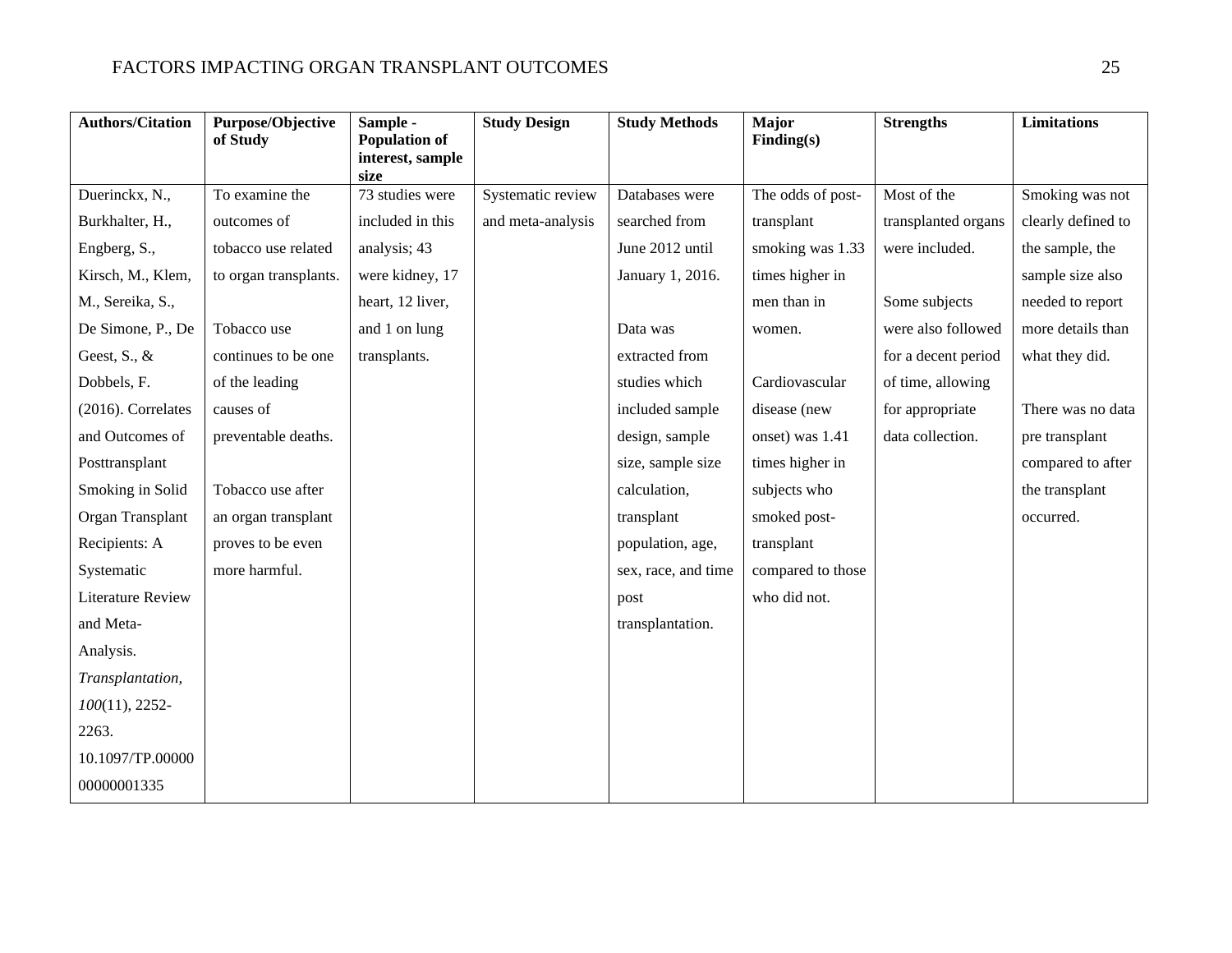# FACTORS IMPACTING ORGAN TRANSPLANT OUTCOMES 26

| <b>Authors/Citation</b> | <b>Purpose/Objective</b><br>of Study | Sample -<br><b>Population of</b><br>interest, sample | <b>Study Design</b> | <b>Study Methods</b> | Major<br>Finding(s) | <b>Strengths</b>     | <b>Limitations</b>  |
|-------------------------|--------------------------------------|------------------------------------------------------|---------------------|----------------------|---------------------|----------------------|---------------------|
|                         |                                      | size                                                 |                     |                      |                     |                      |                     |
| Freire, I. L. S.,       | To analyze the                       | 65 cases in                                          | Longitudinal,       | Data was collected   | Lack of resources   | Surveying six        | Location of the     |
| Vasconcelos,            | factors that relate to               | Brazil were                                          | analytic, and       | using checklist      | showed poorer       | different hospitals, | study.              |
| Quinídia Lúcia          | the structure,                       | included; six                                        | quantitative        | involving            | outcomes for        | allowing for a       |                     |
| Duarte de               | process, and                         | hospitals were                                       | analysis            | characterization,    | patients, some of   | variety of care      |                     |
| Almeida Quithé          | outcomes of organ                    | involved                                             |                     | donation structure   | those findings      | settings.            | Physical            |
| de, Torres, G. d.       | and tissue donation                  | between August                                       |                     | of the hospital,     | were lack of        |                      | limitations         |
| V., Araújo, E.C.        | related to                           | 2010 and                                             |                     | process of           | linens,             | Public hospital      | regarding           |
| d., Costa, I. K. F.,    | transplantation.                     | February 2011.                                       |                     | donation, and data   | glucometers,        | versus a private     | temperature         |
| & Melo, Gabriela        |                                      |                                                      |                     | on the results of    | infusion pumps.     | hospital.            | control, materials, |
| de Sousa Martins.       | Analyzes the                         | Three were                                           |                     | the transplant.      |                     |                      | human resources     |
| (2015). Estrutura,      | effectiveness of                     | public hospitals,                                    |                     |                      | All of which are    |                      | and lack of care    |
| processo e              | donation and                         | and three were                                       |                     |                      | considered          |                      | protocols<          |
| resultado da            | considers the                        | private hospitals.                                   |                     |                      | essential to the    |                      | limiting            |
| doação de órgãos        | various actions that                 |                                                      |                     |                      | care of a post      |                      | generalizability.   |
| e tecidos para          | must be performed                    |                                                      |                     |                      | transplant patient. |                      |                     |
| transplante.            | to achieve a positive                |                                                      |                     |                      |                     |                      |                     |
| Revista Brasileira      | outcome.                             |                                                      |                     |                      |                     |                      |                     |
| De Enfermagem,          |                                      |                                                      |                     |                      |                     |                      |                     |
| $68(5)$ , 837-845.      |                                      |                                                      |                     |                      |                     |                      |                     |
| 10.1590/0034-           |                                      |                                                      |                     |                      |                     |                      |                     |
| 7167.2015680511i        |                                      |                                                      |                     |                      |                     |                      |                     |
|                         |                                      |                                                      |                     |                      |                     |                      |                     |
|                         |                                      |                                                      |                     |                      |                     |                      |                     |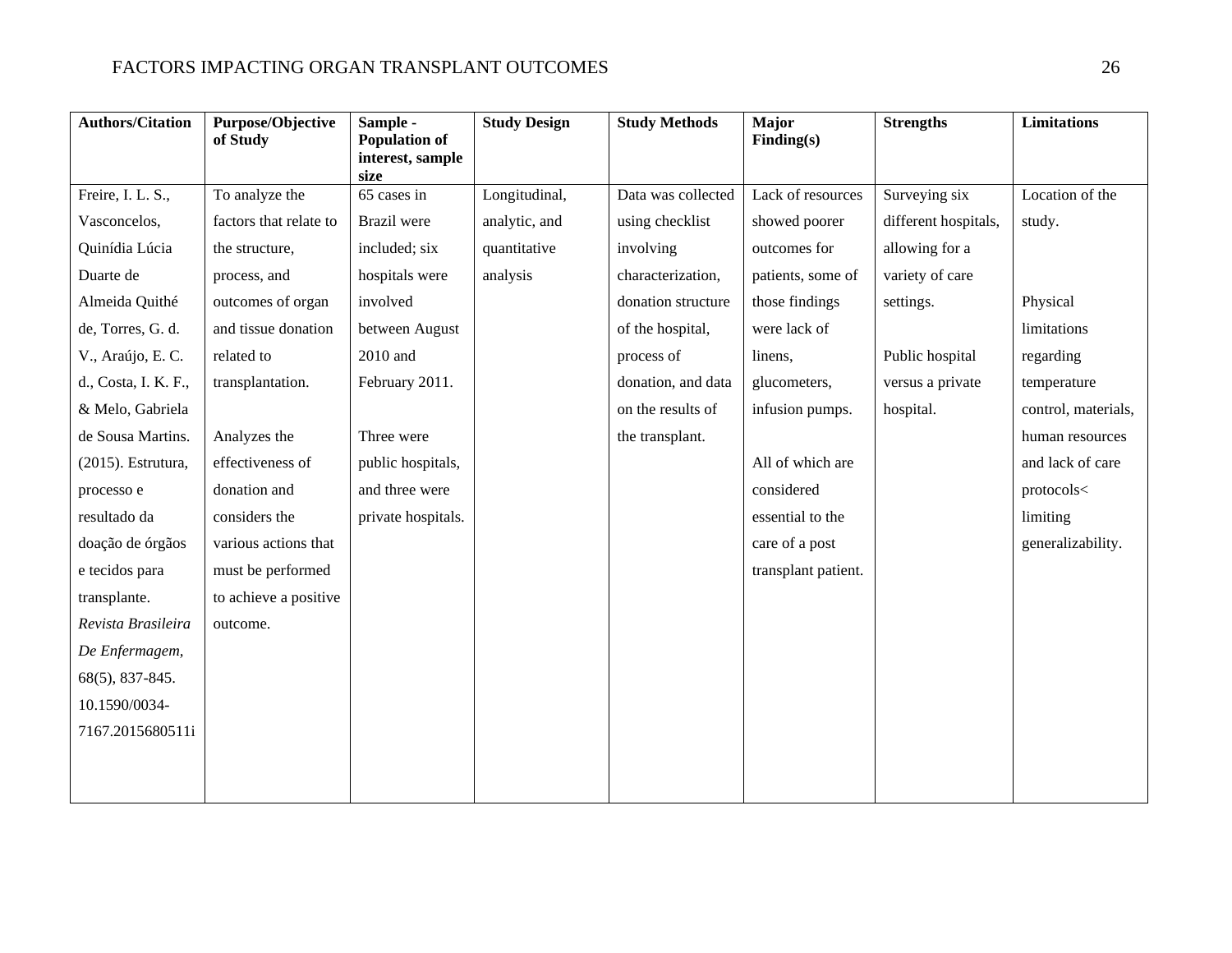# FACTORS IMPACTING ORGAN TRANSPLANT OUTCOMES 27

| <b>Authors/Citation</b> | Purpose/Objective<br>of Study | Sample -<br><b>Population of</b><br>interest, sample | <b>Study Design</b> | <b>Study Methods</b> | Major<br>Finding(s) | <b>Strengths</b>   | <b>Limitations</b> |
|-------------------------|-------------------------------|------------------------------------------------------|---------------------|----------------------|---------------------|--------------------|--------------------|
|                         |                               | size                                                 |                     |                      |                     |                    |                    |
| Gentry, A. C. S.,       | To manage post-               | Twenty                                               | Cross sectional     | The participants     | Group activity      | The participants   | The limited        |
| Belza, B., &            | transplant behaviors          | participants were                                    | study design.       | were training for a  | was consistent      | were in good       | number of          |
| Simpson, T.             | with the patients             | followed.                                            |                     | half marathon to     | and showed          | health following a | participants.      |
| (2009). Fitness         | who participated.             |                                                      | Quantitative        | help promote         | participation       | transplant.        |                    |
| support group for       |                               | They must have                                       |                     | fitness after their  | weekly.             |                    | The study was      |
| organ transplant        |                               | received an                                          |                     | transplant.          |                     | It was voluntary   | conducted during   |
| recipients: self-       |                               | organ transplant                                     |                     |                      | The self-           | for participants.  | the final five     |
| management, self-       |                               | from 1986-2006.                                      |                     | They were            | management          |                    | weeks of their     |
| efficacy and            |                               |                                                      |                     | evaluated based      | among patients      |                    | training and not   |
| health status.          |                               | The patients                                         |                     | on demographic       | also showed to be   |                    | throughout.        |
| Journal of              |                               | must be at least                                     |                     | data and filled out  | high.               |                    |                    |
| Advanced                |                               | 6 weeks post-op                                      |                     | a questionnaire.     |                     |                    |                    |
| Nursing, 65(11),        |                               | and not in any                                       |                     |                      | Most of the health  |                    |                    |
| 2419-2425.              |                               | stage of graft                                       |                     | The patients were    | status of the       |                    |                    |
| $10.1111/j.1365-$       |                               | rejection.                                           |                     | asked to measure     | patients was        |                    |                    |
| 2648.2009.05107.        |                               |                                                      |                     | their self-          | eighter rated as    |                    |                    |
| X                       |                               |                                                      |                     | management           | good or excellent.  |                    |                    |
|                         |                               |                                                      |                     | behaviors which      |                     |                    |                    |
|                         |                               |                                                      |                     | included physical    |                     |                    |                    |
|                         |                               |                                                      |                     | well-being, work,    |                     |                    |                    |
|                         |                               |                                                      |                     | marriage,            |                     |                    |                    |
|                         |                               |                                                      |                     | relationships, and   |                     |                    |                    |
|                         |                               |                                                      |                     | others.              |                     |                    |                    |
|                         |                               |                                                      |                     |                      |                     |                    |                    |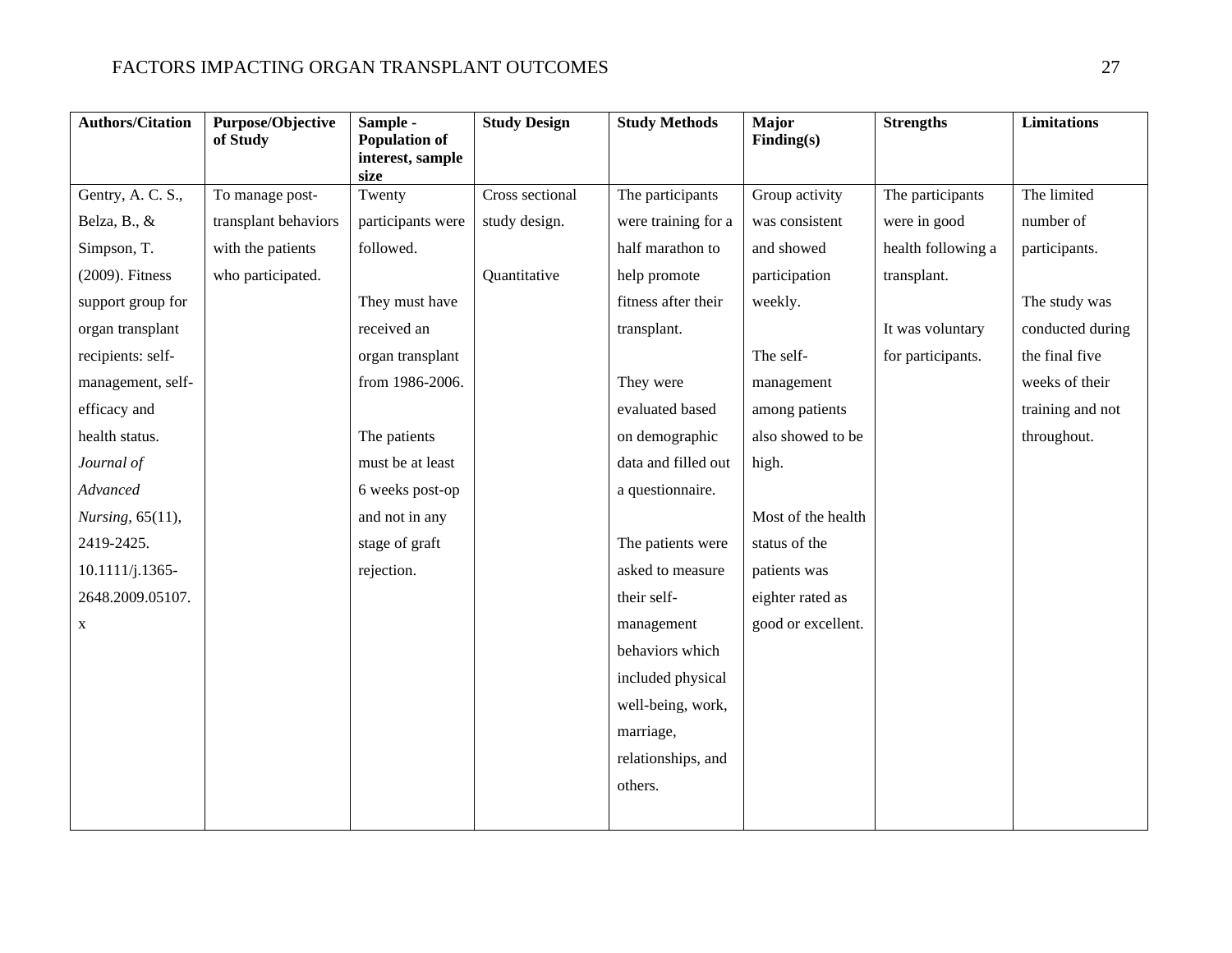| <b>Authors/Citation</b> | Purpose/Objective<br>of Study | Sample -<br><b>Population of</b><br>interest, sample | <b>Study Design</b> | <b>Study Methods</b> | <b>Major</b><br>Finding(s) | <b>Strengths</b>   | <b>Limitations</b> |
|-------------------------|-------------------------------|------------------------------------------------------|---------------------|----------------------|----------------------------|--------------------|--------------------|
|                         |                               | size                                                 |                     |                      |                            |                    |                    |
| Gross, C. R.,           | To evaluate the               | Recipients of                                        | Randomized          | Involved by a        | The study                  | They were able to  | It was self        |
| Kreitzer, M. J.,        | effectiveness of              | kidney,                                              | control trial.      | clinician referral,  | concluded that             | place the          | reporting.         |
| Reilly-Spong, M.,       | mindfulness-based             | kidney/pancreas,                                     |                     | brochures, or        | MBSR was able              | participants into  | Whether patients   |
| Wall, M.,               | stress reduction              | liver, heart, or                                     |                     | direct mailings.     | to reduce anxiety          | three groups, the  | reported exactly   |
| Winbush, N.Y.,          | (MBSR) and how                | lung transplants.                                    |                     |                      | and help sleep             | MBSR, health       | how they were      |
| Patterson, R.,          | that can aid in               |                                                      |                     | They had to meet     | after one year             | education, and the | doing would be     |
| Mahowalk, M., &         | reducing symptoms             | The mean age                                         |                     | specific criteria,   | compared to a              | waitlist.          | entirely up to     |
| Cramer-                 | of anxiety,                   | was 54 years old                                     |                     | and attend classes.  | health education           |                    | them.              |
| Bornemann, M.           | depression, and               | (age ranged 21-                                      |                     |                      | tactic.                    | This allowed for a |                    |
| (2011).                 | poor sleep habits in          | 75 years).                                           |                     | The patients were    |                            | variety of results | There would be no  |
| Mindfulness-            | patients after an             |                                                      |                     | separated based on   | MBSR helped to             | and a comparison   | intervention based |
| <b>Based Stress</b>     | organ transplant.             |                                                      |                     | the type of          | improve the                | that other studies | on how the         |
| <b>Reduction Versus</b> |                               |                                                      |                     | transplant, a type   | quality of life in         | do not provide.    | patients were      |
| Pharmacotherapy         |                               |                                                      |                     | 1 diabetic, or on    | post transplant            |                    | doing in this self |
| for Chronic             |                               |                                                      |                     | any medications      | patients.                  |                    | reporting method.  |
| Primary Insomnia:       |                               |                                                      |                     | for anxiety,         |                            |                    |                    |
| A Randomized            |                               |                                                      |                     | depression, or       |                            |                    |                    |
| Controlled              |                               |                                                      |                     | sleep.               |                            |                    |                    |
| Clinical Trial.         |                               |                                                      |                     |                      |                            |                    |                    |
| Explore (New            |                               |                                                      |                     |                      |                            |                    |                    |
| York, N.Y.), 7(2),      |                               |                                                      |                     |                      |                            |                    |                    |
| 76-87.                  |                               |                                                      |                     |                      |                            |                    |                    |
| 10.1016/j.explore.      |                               |                                                      |                     |                      |                            |                    |                    |
| 2010.12.003             |                               |                                                      |                     |                      |                            |                    |                    |